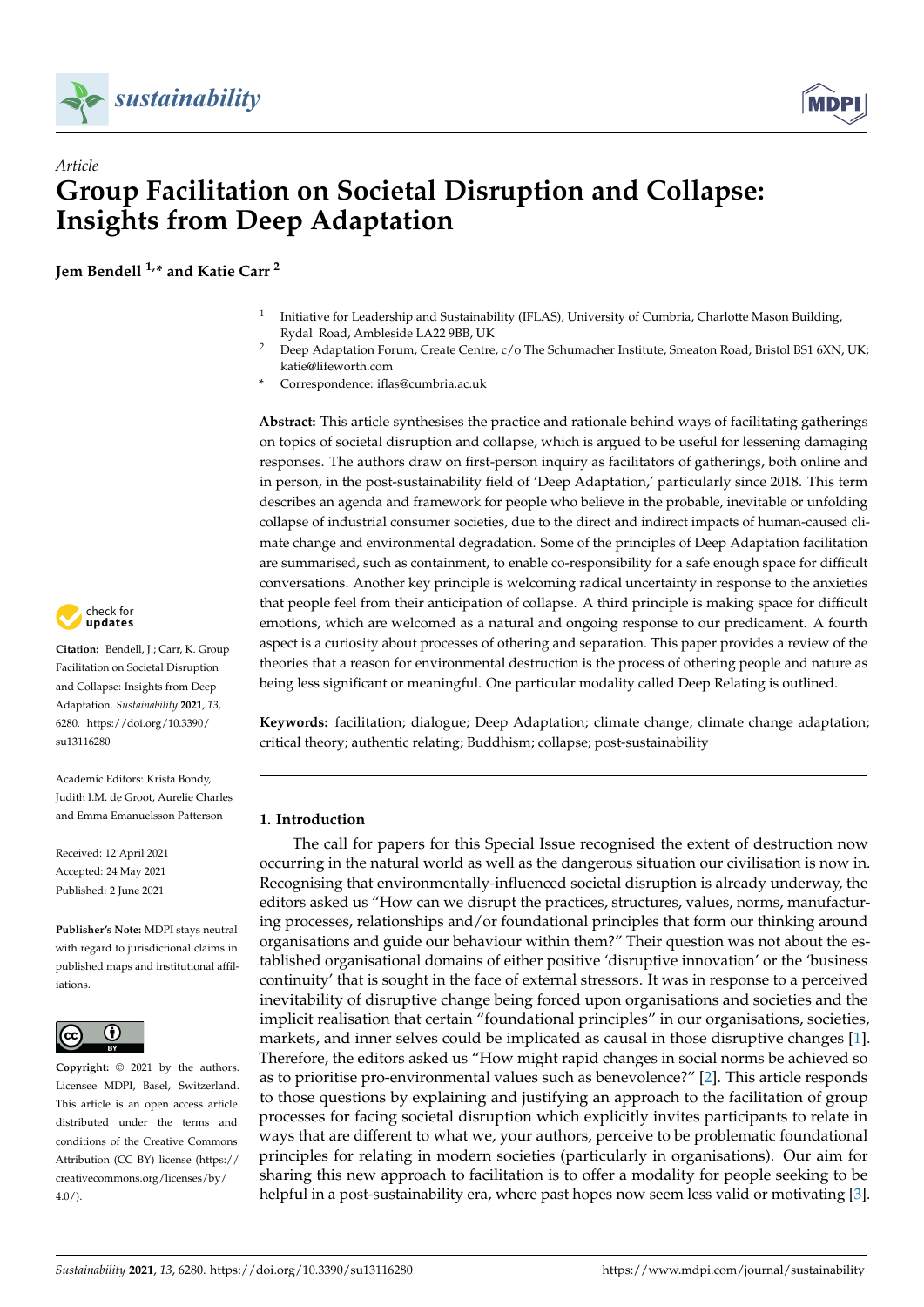A normal response to the perspective that efforts at changing course have been failing, and that our organisations and societies will both experience and produce more degradation and disruption, has been to seek to quickly amass and articulate more knowledge about how to resolve the situation [\[1\]](#page-16-0). Such a response rests on many assumptions, including the notion that learning and knowledge is about accumulation rather than shedding illusions, that speed of action is always good, that there is a foundational rightness in our society and worldviews, that more knowledge is what matters to situations [\[4\]](#page-16-3), that other people are less knowledgeable than we are, and that our difficult situation can be solved (see [\[5\]](#page-16-4) for a discussion of these habits within modernity). The research that we present in this article indicates that such assumptions are questionable and could limit the possibilities of responding creatively to societal disruption. Rather than rushing to acquire new knowledge about what to do in the face of fear-inducing failure and confusion, our research identifies the need for 'unlearning' dominant ways of relating with each other and ourselves [\[6\]](#page-16-5), which we will argue helped to create the disruptive situation in the first place.

Our hypothesis is that the way we gather in groups can provide opportunities for relating differently, which leads to a better quality of dialogue, so that more ideas for action will be surfaced. We surmised that this benefit could be experienced whether the focus of a process is on the inner aspects of facing disruption (such as the psycho-social, emotional, or spiritual implications) or the outer implications of that disruption (such as the organisational and policy implications, at family, community or country or international levels). Therefore, we believed that the facilitation of group processes would be key to this shift. Therefore, the professional practice of the facilitator became central to our focus. This is someone who supports individuals to learn collaboratively and experientially in a group, and whose legitimacy in this role is consented to voluntarily by members of the group [\[7](#page-16-6)[,8\]](#page-16-7).

This article presents a synthesis of the theoretical background we used to inform our practice as facilitators of gatherings related to societal disruption since 2018 when the concept of "Deep Adaptation" to societal collapse began to rise to prominence [\[9\]](#page-16-8). It provides our initial conclusions on how to facilitate such gatherings, which arise from a few years of 'first-person inquiry' as reflective practitioners of facilitation. We outline some important aspects for the facilitation of any dialogue relating to the anticipation of disruption or collapse, touching on matters of containment, radical uncertainty and allowing difficult emotions. We identify the process of 'othering' both people and aspects of ourselves as a key barrier to meaningful dialogue, and so recommend an approach we term 'Deep Relating' as a helpful component of any facilitated dialogue on disruptive change.

#### **2. Materials and Methods**

When a person is actively engaged in a practice or community, there is a closeness to the social reality which is not possible from research by a person external to the situation. In many situations, where phenomena appear to be new and emergent, it is useful to learn quickly about the general qualities of a situation and share these with others. Therefore, there is a key role for knowledge to be conveyed through reflective practice by engaged professionals, rather than waiting for experiments or formal efforts at data collection by third parties to test predetermined hypotheses [\[10\]](#page-16-9). The ideas shared in this article are the result of two reflective practitioners who facilitate processes focused on aspects of the anticipation of societal disruption and collapse. This is particularly appropriate for the topic, as although facilitation is an established field, applying it to the topic we do is still a highly unusual yet fast-developing phenomenon.

Our approach is therefore a form of action research, where we participated in the practices we were analysing, with the aim of improving our practice. Moreover, it was limited to 'first-person inquiry', where we analysed and recording our own practices and initial sense making [\[11\]](#page-16-10). Together, we have participated in well over 50 gatherings (in person and online) that relate to societal disruption or collapse, that were facilitated by people using some of the approaches we outline in this article. In addition, the combined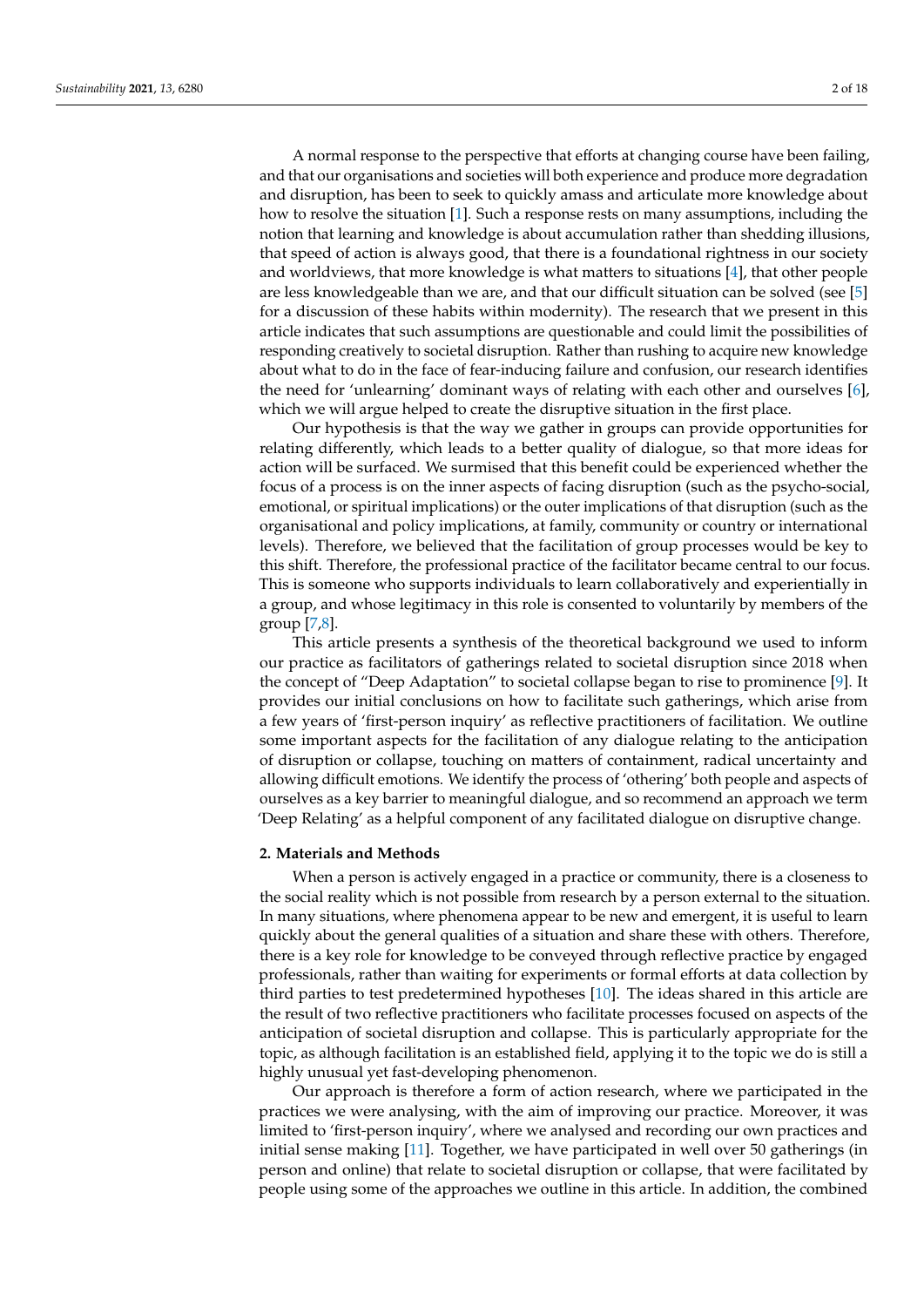number of gatherings (in person and online) that we have facilitated on these topics is over 20, including one-day conferences, 2-h webinars, intensive week-long courses (online and in person) and retreats. Participants included all ages of adults, from all continents, with a range of professional interests from business, government, academia and civil society. All events were in English and approximately half of the participants were from the UK. In addition, we have participated in many dozens of gatherings that use modalities with some similarities to the 'Deep Relating' modality we outline in this article, though without a context of anticipating disruption or collapse [\[12\]](#page-16-11).

Our inquiry was not limited to the studying of specific facilitated events, as it was complemented by our ongoing attention to how both we and other people relate in general to the matter of collapse anticipation. That ongoing attention was framed by an intention to learn how we could find some calm and agency in our lives without denying how bad the situation has become—and to help other people to do the same. That approach reflects the invitation from the 'Living Theory' strand of action research which invites researchers to consider any tensions between their values and practices [\[13\]](#page-16-12).

During the two years of reflective practice of facilitation for Deep Adaptation, we each had periods of autoethnographic data collection. Autoethnography is a form of qualitative research in which an author uses self-reflection on personal experiences to describe and critique cultural norms, beliefs, and practices [\[14\]](#page-16-13). Typically, it involves an intention to be aware of those cultural processes as one engages with others, and to take notes about one's feelings, thoughts, questions and insights soon after specific experiences [\[15\]](#page-16-14). A presentation of some of that autoethnographic data is available elsewhere [\[12\]](#page-16-11), as in this article we seek to provide a comprehensive theoretical background for our practices and offer a synthesis of the findings.

All these schools of thought on social research respond to the insight that to inquire into social realities, we must immerse ourselves in the complexity, uncertainty and emotion of life, rather than seek to separate ourselves from it with stories of objectivity or the possibility of defining simple causal relations. As may become apparent from the theoretical framework that we will develop in this article, we disagreed with the requirements of this journal to include a section titled "materials and methods" as well as a linear structure of progression of argumentation, where experiences and insights are restricted to the concept of experimental "results". For us, such ideas are a relic from the triumph of scientific empiricist discourse over all other ways of being and knowing, which took root in Europe during the Age of Enlightenment. Despite decades of critique of the importing of such approaches into social inquiry, the discourse remains dominant in the way many academic journals conceive of quality research. That dominant approach both reflects and enacts patriarchal oppression of wider forms of knowing [\[16\]](#page-16-15). In this article, we will describe how this ideology is at the root of the unsustainability of contemporary society, making this journal's approach both ironic and illustrative of the incapacity of mainstream academia to have broken free of ideological systems of exploitation and oppression. Fortunately, such an approach has begun to lose its power in orienting people in their world due to the obvious complexity and ambiguity of life, and the dominant culture's inability to have significantly perceived its vulnerability [\[17\]](#page-16-16). Therefore, as researchers we refuse to relegate our work to the category of opinion, or review, and instead assert that this work offers knowledge.

Our "materials" for this research were our bodies. Not just our heads. We have sat in gatherings where we have cried, or been angry, and held others in their fear and grief, while seeking to notice our bodies reacting in various ways to various thoughts and interactions with people. Therefore, much of the learning on this topic has been experiential, and thus impossible to convey in this form of academic writing. However, our aim is to offer a basis for understanding which could support further inquiry on how to host meaningful dialogue towards effective action in a context of disruptive change in society.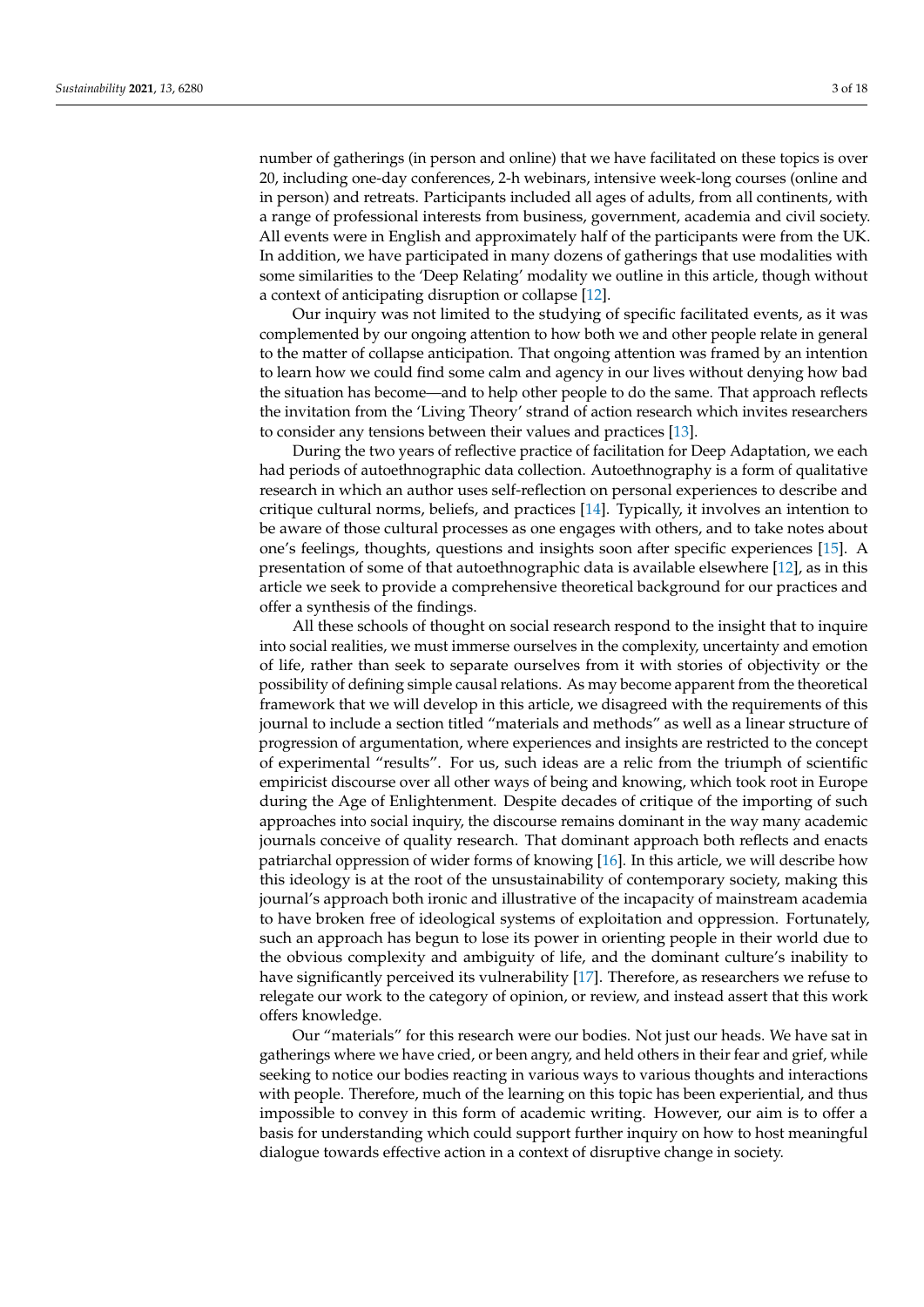# **3. A Greater Introduction to Theoretical Contexts for Group Facilitation in the Face of Disruption**

Although the traditional linear approach to presenting research findings involves a summary of a literature review before then identifying questions that are explored with the generation and analysis of data, that is both insufficient for an exploration of a topic as wide as the one in this paper, and inconsistent with our chosen methodology as engaged practitioners. Reflective practice and professional learning both involve an ongoing interrelating of insights from experience, relevant scholarship, and dialogue with others about emerging issues and ideas. It was that process over a few years which led us to identify key theoretical contexts for group facilitation in the face of societal disruption. Before presenting our findings on the specific matter of facilitation, we therefore wish to offer a significant amount of theoretical context, drawing from transdisciplinary and iterative exploration of literature. First, we explain the context of collapse anticipation and the emerging field of 'Deep Adaptation.' Second, we explore some deeper critiques of how humanity has created this situation of precarity. We summarise some forms of 'othering' aspects of self, other and nature, as well as some of the mental habits that are prevalent within modernity, which we hypothesised can be usefully loosened through facilitated processes.

#### *3.1. The Context of Collapse Anticipation and Deep Adaptation*

Increasingly, people amongst the general public and within professional fields go further than warning about the worsening situation with the global environment and now predict societal breakdown or even collapse  $[1,3,9]$  $[1,3,9]$  $[1,3,9]$ . 'Deep Adaptation' is a term for describing an agenda and framework for responding to the potential, probable or inevitable collapse of industrial consumer societies, due to the direct and indirect impacts of humancaused climate change and environmental degradation [\[18\]](#page-16-17). The term became popular after the release of an Occasional Paper from the University of Cumbria in 2018, which caught the attention of readers far beyond its intended audience of sustainability professionals, being downloaded over a million times. In response, your authors helped to develop the Deep Adaptation Forum (DAF) in order to provide a means for people to connect with each other for dialogue, support and initiative based upon their anticipation of societal collapse. With the term 'societal collapse', we mean an uneven ending of industrial consumer modes of sustenance, shelter, health, security, pleasure, identity, and meaning. Rather than an environmental, economic, or political collapse, the word 'societal' is important as these uneven endings pervade society and challenge our place within it. The term collapse does not necessarily mean that suddenness is likely but describes a form of breakdown in systems that is comprehensive and cannot be rebounded from to return to what was before. The word 'deep' is intended to contrast the agenda with mainstream approaches to adaptation to climate impacts [\[19\]](#page-16-18), by going deeper into the causes and potential responses, both within ourselves, our organisations, and societies.

The people engaging in Deep Adaptation (DA) believe that societal collapse in most or all countries of the world is either likely, inevitable, or already unfolding, and aim to respond by reducing harm. Typically, such people believe that they will experience this disruption themselves, or that they have already begun to do so, while recognising that the disruptions are being experienced first and worst by people in the Global South. Therefore, Deep Adaptation describes the inner and outer, personal and collective, responses to either the anticipation or experience of societal collapse, worsened by the direct or indirect impacts of climate change [\[9\]](#page-16-8). Framing Deep Adaptation (DA) as a series of questions in the original paper made it a call for conversation, rather than advocating any answers [\[18\]](#page-16-17). "What do we most value that we want to keep and how," is a question of resilience. "What could we let go of so as not to make matters worse," is a question of relinquishment. "What could we bring back to help us in these difficult times," is a question of restoration. "With what and with whom shall we make peace as we awaken to our common mortality," is a question of reconciliation [\[9\]](#page-16-8). These 'four Rs' have provided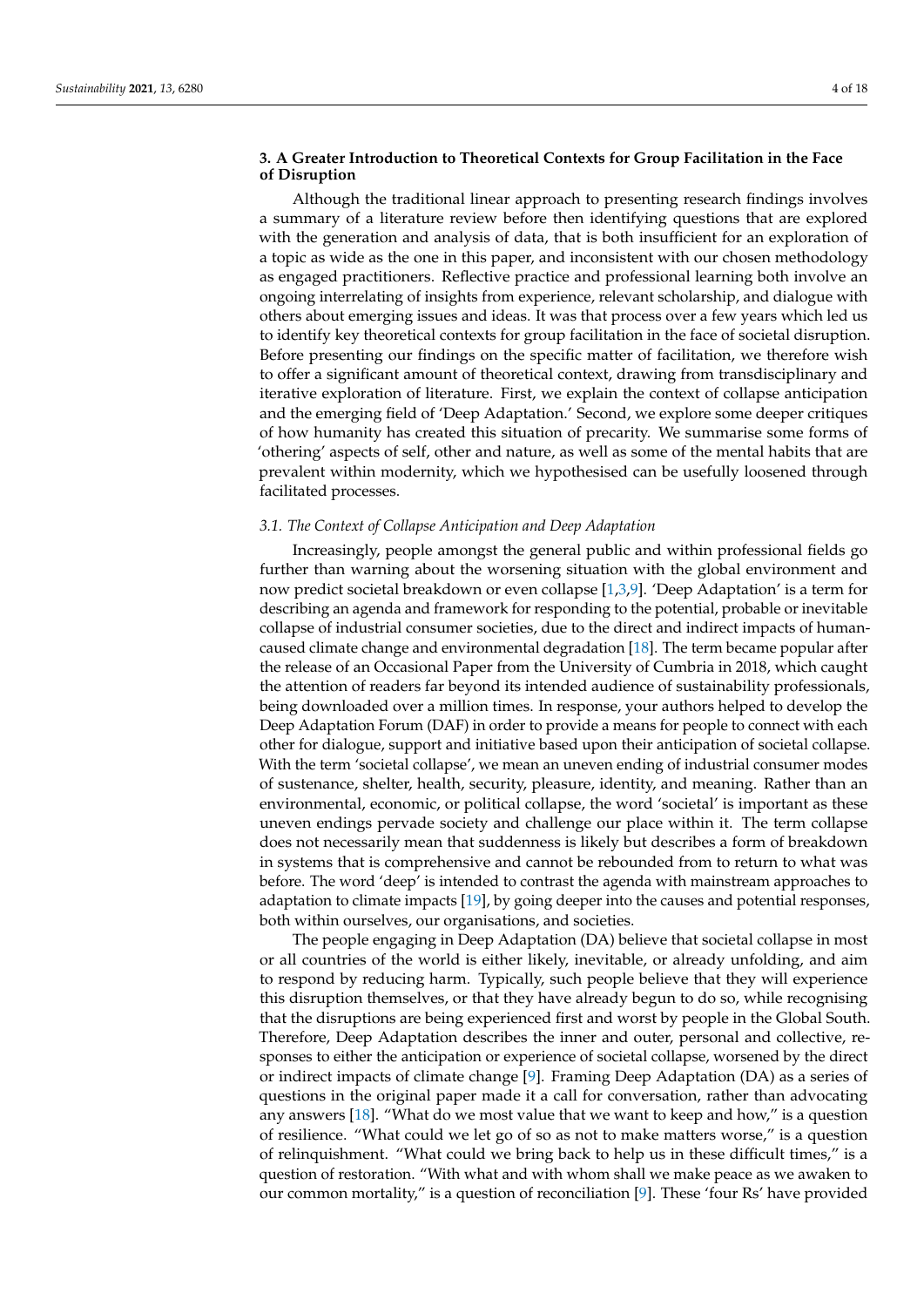a framework for thousands of conversations around the world (see Figure [1\)](#page-4-0). However, framework for thousands of conversations around the world (see Figure 1). However, they are not in themselves a modality for how to host and facilitate useful dialogue on the they are not in themselves a modality for how to host and facilitate useful dialogue on the implications of our environmental predicament. implications of our environmental predicament.

tion of restoration. "With what and with whom shall we make peace as we awaken to our

<span id="page-4-0"></span>

framework of four questions to support people's consideration of implications of anticipating  $\rm{social~collapse.}$ **Figure 1.** The Four Rs of Deep Adaptation: The concept of Deep Adaptation is offered with a

the benefit of helping participants to experience ways of relating that can bring awareness to unconscious patterns. Group processes can be an opportunity for us to experience a different way of relating to difficult information, difficult emotions, and to each other. We can help each other learn how to be with our difficult emotions, without suppressing them and consequently reacting by unconsciously grasping for habituated ideas or stories that might offer relief or distraction. Our intention in enabling such conversations has been that more of us might avoid adopting simplistic narratives of blame or salvation, and the unhelpful action that might then arise. More of us might discover alternative ways of responding to our feelings of anxiety than voting for a proto-fascist government or building walls around our vegetable gardens or countries. To help with that process, facilitation needs to be effective in providing a container for radical uncertainty, a 'liminal space' in which people can build stamina for being with insoluble dilemmas and the challenging<br> emotions surrounding them, through developing skills of emotional self- and co-regulation.<br> It needs to invite ongoing courageous self-inquiry and a willingness to let go, within a<br> wider container of compassion, acceptance, forgiveness, humility, and accepting mistakes  $\alpha$  with and officity, for  $\alpha$ Facilitating dialogue about these issues over the last few years we have discovered (our own and others').

# 3.2. Exploring Possible Causes of Our Predicament

To seek to reduce harm in the face of societal disruption and collapse must involve an exploration of the socio-cultural mechanisms that have led to humanity's failure to live harmoniously with the wider system of life on earth. If we do not explore those mechanisms of disruption, then we risk making matters worse by our responses. Such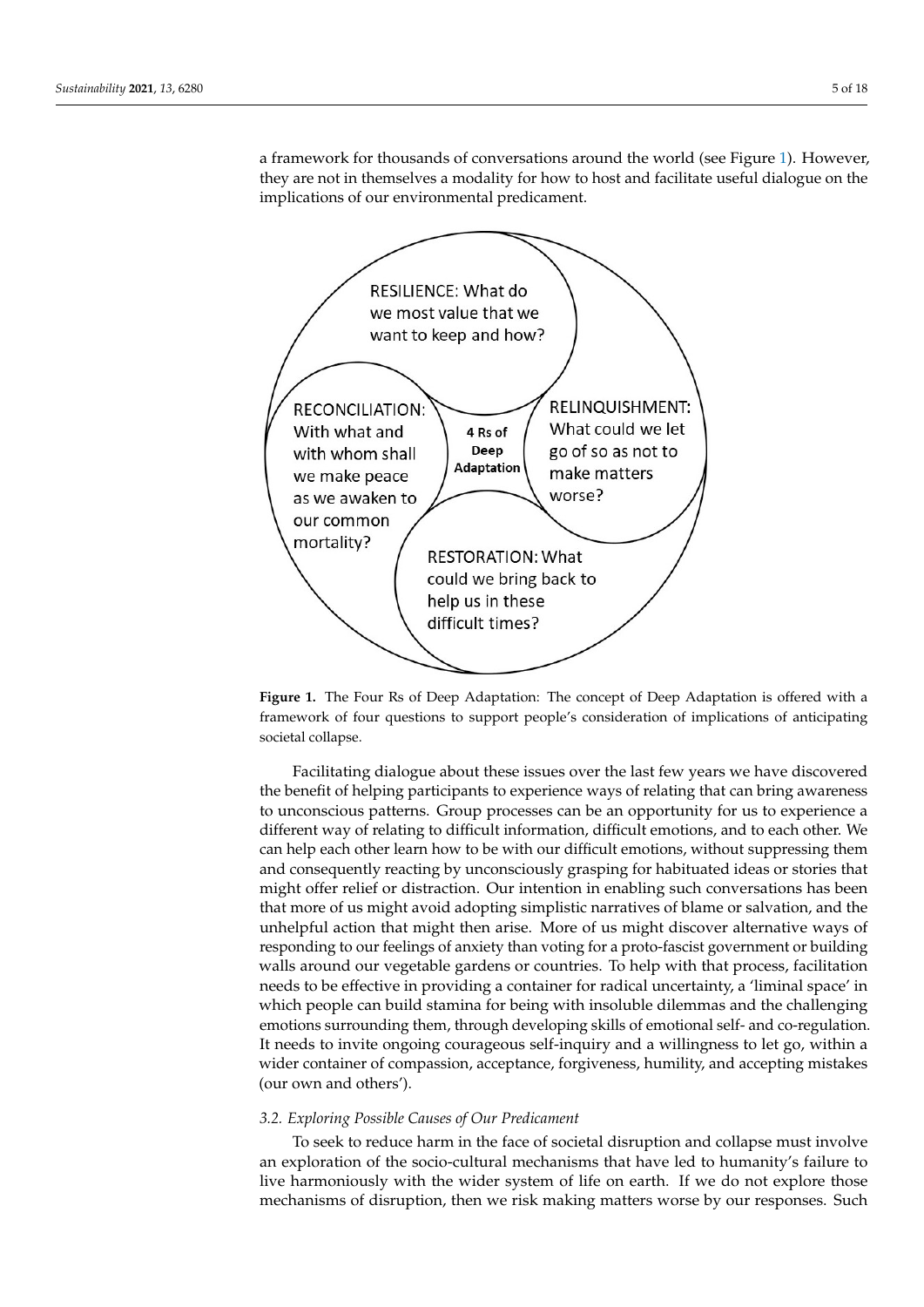socio-cultural mechanisms are not outside of us but are socially reproduced through our own feelings, thoughts and behaviours. Therefore, all of us who have lived the kind of modern lives that mean we read an article such as this one are both products and producers of a culture that has led us into a situation of biological annihilation. The implication is that the way we show up and relate within groups and organisations is important to reconsider. Because these are moments when the socio-cultural mechanisms of destruction are reproduced, discursively.

Before outlining the principles for facilitation of conversations about aspects of societal disruption and collapse, we will summarise some of our insights on the socio-cultural mechanisms of destruction, which then inform the mode of facilitation that is being used by many DA groups. While there is insufficient space in this article to offer a comprehensive explanation of a theory of culture, in this section we will focus on two synthesising frameworks. First, the concept of 'Othering' and its centrality in the process by which people can destroy nature and oppress each other. Second, the concept of the ideology of 'e-s-c-a-p-e' and the way that it institutionalises Othering in all aspects of our lives through six mental habits [\[20\]](#page-16-19).

# 3.2.1. 'Othering' and Its Remedies from Facilitation

We have found the philosophical concept and psychological phenomenon of the 'Other' to be useful in shaping our practice of facilitation. It was first introduced by Hegel in the 18th century in order to describe the necessary counter-image to the 'self'. He explained that in order to hold a sense of self, we must construct a constitutive individual or collective 'Other' which we define as different from, and 'less than' or 'inferior to' oneself or to the group to which one identifies as belonging [\[21\]](#page-16-20). Othering is a psycho-social process which is implicated in discrimination of all kinds (race, gender, class, age, etc.). It is closely connected to Marx's concept of 'alienation' (the 'worker' is alienated from aspects of their humanity through being reduced to an economic entity in service of capitalism [\[22\]](#page-16-21) and has been influential in the evolution of feminist theory, sub-altern and critical race studies [\[5\]](#page-16-4). The process of othering makes it easier to dehumanise people or groups and conclude that they are unworthy of respect or dignity, and scholars are increasingly incorporating an analysis of othering in theorising about genocide and nationalist ideologies [\[23\]](#page-16-22). Othering can also be seen at the root of the imagined separation between humans and non-human life, and the desacralisation of nature. A 'Deep Ecology' perspective invites a non-anthropocentric account of the relationship between 'humans' and nature [\[24\]](#page-16-23). The cultural assumption of humanity's assumed superiority above all other non-human life—and therefore our entitlement to manage and consume—is central to the Western worldview, and is often traced to the Judeo-Christian tradition, and translations of the Bible that give 'man' dominion over the earth [\[25,](#page-16-24)[26\]](#page-16-25).

If each of us valued all other life, human and non-human, as much as we value ourselves, or that with which we identify, could we participate in systems of oppression and destruction? We do not know, because we are all immersed in our internal processes of othering. Othering occurs because our self-construal is predicated on identifying that which is not ourselves—whether that is other views, other behaviours, other people, and even other life at large. Othering is, fundamentally, a process of objectification; by naming and defining something, someone, or group of someones, we are subtly separating ourselves—as the agentic subject—from the other, as the passive object upon which we act. The modern worldview considers a person as the subject who observes everything else that 'he' encounters, which involves the objectification of whatever is encountered. We use the masculine pronoun purposefully here, referring to the feminist critique of rational objectivity as being inherently patriarchal [\[27\]](#page-16-26). Objectification of myriad 'others' then expresses itself in various habits of thought that appear in modern communications, particularly in the fields of management and bureaucracy [\[28\]](#page-16-27). Because this worldview is embedded in the very building blocks of the way we communicate—our language of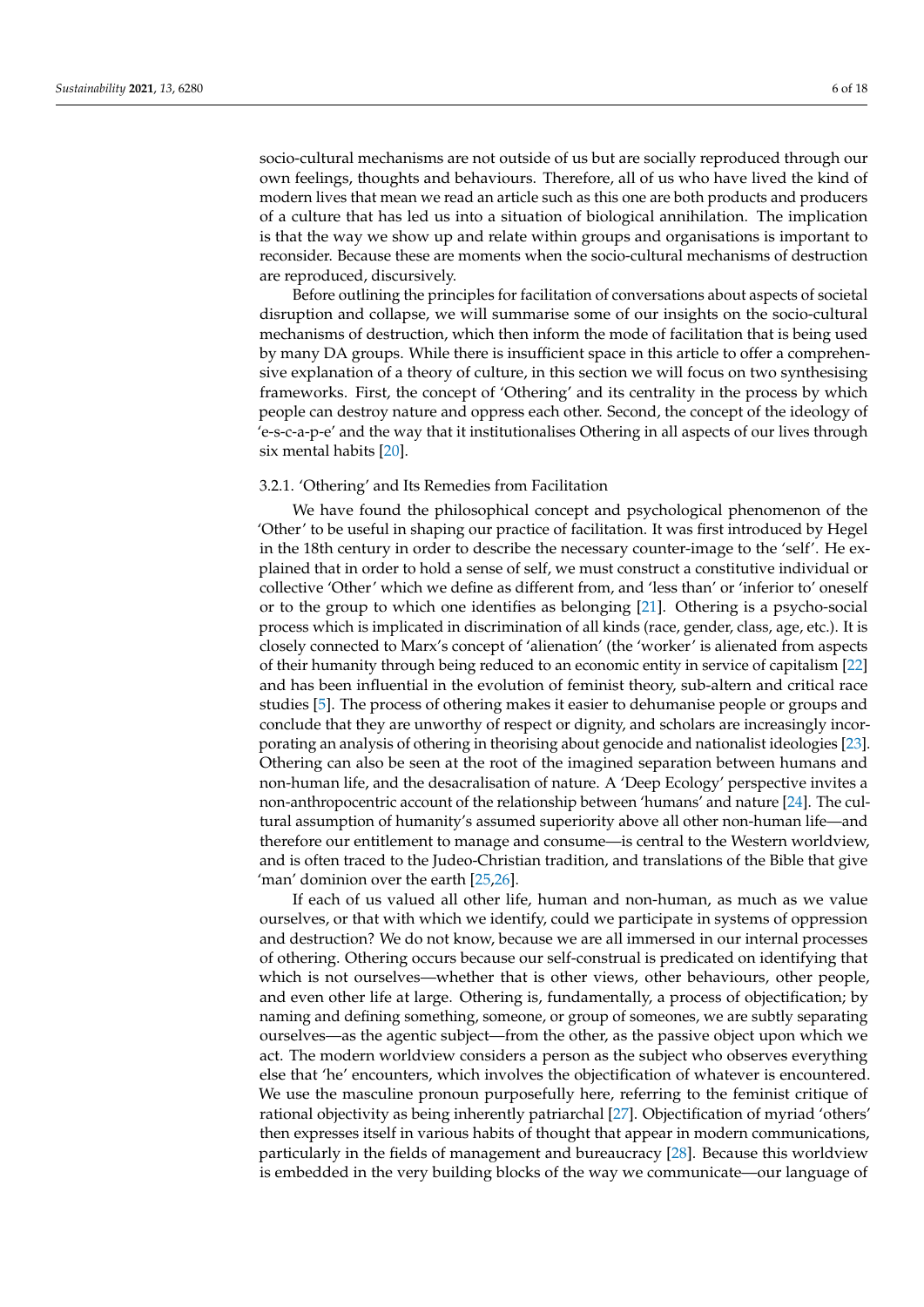subjects acting upon objects—we can call this a 'grammar of being' which both reflects and enables othering.

As we became aware of how othering could lie at the root of both oppression and destruction, we wondered what might be useful in our work as educators and facilitators. We learned that othering is constituted relationally when people interact [\[29\]](#page-16-28) and so an approach which enables people to 'notice' this widespread phenomenon as it arises within them and find ways of making choices that are less driven from that impulse, will be essential to the cause of reducing the potential for future harm. We found that insights from critical theory and Buddhism, and the connections between the two [\[30\]](#page-16-29) to be particularly helpful, alongside experiences of sitting in circles with the intention of unusually transparent and vulnerable sharing of thoughts and emotions.

Critical theory is useful in bringing attention to how processes of othering are expressed through language and culture in ways that crystallize unequal power relations. Critical theory is a movement in social and political philosophy which seeks not only to understand those processes, but to dismantle them in order to reduce inequality and oppression [\[31\]](#page-16-30). Such theory invites us to become more aware of the language, symbols and behaviours that we use and that surround us, and how they are all involved in reproducing power relations. For instance, a newspaper headline, an advert, a form of speech, or manner of dressing, can all be stimuli that convey meanings with normative or power-laden dimensions [\[32\]](#page-16-31). By becoming more aware of such processes, we develop what is described as critical consciousness or criticality [\[33\]](#page-17-0). That is a way of interpreting the world and oneself, where attention is given to possible normative or power-laden dimensions of any meanings intended or received from any stimuli so one can choose to either disengage or disrupt [\[34\]](#page-17-1) (p. 113). Although there are modalities suited to classrooms, such as the 'critical reading' of texts, our climate predicament invites modalities for the development and everyday application of critical consciousness, particularly in group settings. We therefore concluded that it would be useful that facilitation for DA includes efforts to invite critical reflection on any cultural norms, often as expressed in language.

An additional source for insight on how facilitated processes could bring attention to, and hopefully overcome, processes of othering, has been Buddhist philosophy and practice. One of the basic tenets of Buddhist teachings is the realisation of impermanence. The perspective that the self is an unchanging, separate, and coherent phenomenon is not recognised in Buddhism. Instead, we are invited to consider, and through insight meditation to experience, the self as a moving assembly of sensations, emotions and thoughts [\[35\]](#page-17-2). The potential of experiencing self in that way is that we become less attached to the processes of self-construal, as we described above, and therefore less engaged in unconscious othering. Through meditation practice, we are also invited to notice how we are either averse to or desirous of certain thoughts and emotions, in ways that can influence our decisions about what to focus on or what to believe to be true. That level of detailed attention to our inner thoughts and emotions can help reveal the moments when we label and judge stimuli of any kind, and whether we accept an idea or not. If people can bring that greater awareness into the moment of interpersonal interactions in order to maintain an orientation towards inter-subjectivity in their relations with others [\[36\]](#page-17-3) and a more 'critical' interpretation of everyday culture, then there is greater opportunity for disengaging or disrupting systems of oppression and destruction.

Our experience is that the approach to facilitation outlined in this article is helpful for promoting 'critical consciousness' in general. By that, we mean an understanding of the way that each of our assumptions and thoughts are shaped by culture, in ways that reflect and reproduce power relations. Assumptions can be as deep as those around certainty, progress, grief, or 'unwelcome' emotions. Typically, critical social theory has been taught in ways that invite us to analyse texts for their ideological content and effects on readers (and the people or lifeforms being described in those texts). Such a deconstruction of texts can be revelatory, especially if it invites a focus on our inner emotions and how that influences how we adopt or reject certain framings of reality. With DA facilitation, there is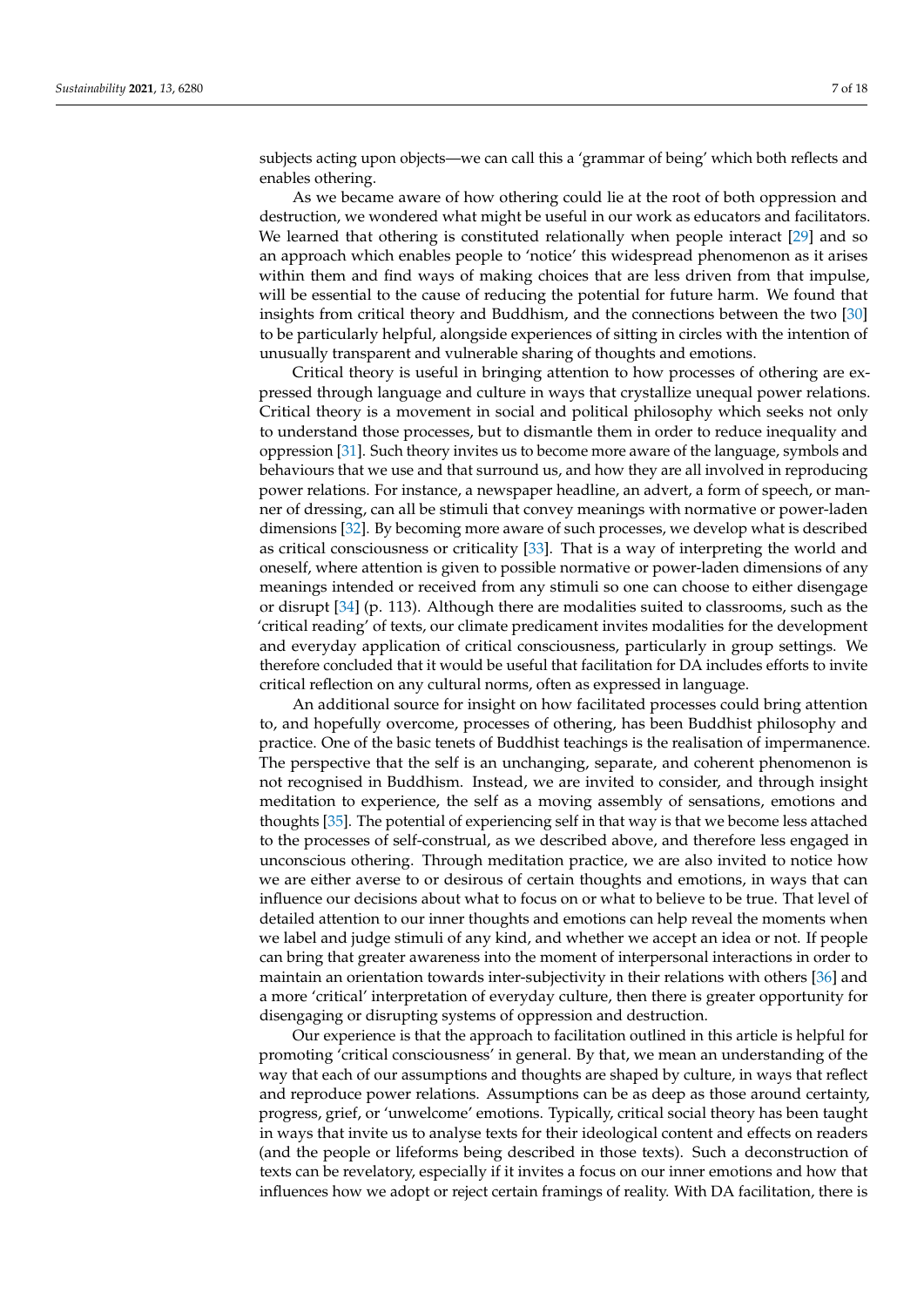an invitation to go deeper in exploring how our own identities can be usefully regarded as a text, both reflecting and reproducing ideologies. Therefore, we have found processes like Deep Relating (described below) to be useful in deepening participants' ability to notice our inner processes of the social construction of power and ideology. This provides opportunities for a transformation of people's self-construal and ways of being in the world. Therefore, we recommend educators consider using some of the processes of facilitation described in this article, particularly when intending to support critical consciousness.

### 3.2.2. The Mental Habits Arising from Othering: The Ideology of E-S-C-A-P-E

In our work with groups on the implications of collapse anticipation, we have come to recognise that processes of mutual liberation from imagined separation and othering can come with risks, given the individualism that most of us have been socialised into. We have perceived how the process of self-construal that requires othering is accentuated if we assume or wish for a fixed and unchanging self, rather than a fluid and uncertain phenomenon. It is also accentuated if we assume or wish for that self to be the autonomous author of our lives, rather than the expression of complex relations. More so, if we assume or wish for our self to be good and better than others. Therefore, any attachment in us to the idea of a self that is whole, sovereign and good, can make 'othering' more compulsive. Paradoxically, this means that the belief that one can become a self-actualized good human being could become a contributor to further oppression and violence. Therefore, if we wish to become less unconsciously oppressed by imagined separation, and less involved in reproducing othering in society, it is useful to become more aware of our inner processes of othering. That led us to identify mental habits arising from and reinforcing othering.

The ideology of 'e-s-c-a-p-e' is a concept developed by one of your authors to summarise some of the inner processes within individuals which are produced by—and reproduce—contemporary culture in most urban societies [\[20\]](#page-16-19). It comprises our assumptions of, or beliefs in, the following: entitlement, surety (which is another word for certainty), control, autonomy, progress, and exceptionalism. Entitlement refers to a widespread assumption that we are entitled not to feel emotional pain and suffering; that we are entitled to have our inner worlds heard and validated; and that we are entitled to have more than our basic needs met. This is despite the huge suffering caused in order to produce the lifestyles that many of us enjoy. Surety refers to the threefold assumption that we can be certain of reality, that it is good to be certain, and that there is a universal standard through which we can all agree what is reality and how to know it. Control refers to the idea dominant in modern culture around the world, not just the West, that it is possible for the human, both individually and collectively, to control the environment and others, and that it is good to do so. This is despite the growing realisation of how we have dangerously destabilised the climate in a way that might even pose a growing risk to our own species [\[37\]](#page-17-4). Autonomy refers to the idea that each of us is the separate autonomous origin of our awareness, values and decisions, and that it is good to become more autonomous. Progress refers to the widespread assumption—and often devout belief—that humanity is advancing from the cave to the stars, through a process of civilization without interruption. This is despite evidence of growing social malaise [\[38\]](#page-17-5) and our driving of mass extinction of life on Earth [\[39\]](#page-17-6). Exceptionalism refers to the twofold assumption that we and our kin are different and better, or at least more entitled than others and their kin; and secondly, that humans are an exceptional species in natural history [\[20\]](#page-16-19). This is one of the deepest mental habits of e-s-c-a-p-e, which has been described elsewhere as alienation; the imagined separation of ourselves (or large parts of ourselves), from each other and the wider web of life [\[26\]](#page-16-25).

This ideology of e-s-c-a-p-e is produced through us in all our social interactions, and therefore shows up in, or frames deliberations about what to do in the face of societal disruption and collapse. For instance, the habit of entitlement involves thinking, 'I expect more of what I like and to be helped to feel fine.' Surety can involve thinking, 'I will define you and everything in my experience, so I feel calmer.' The mental habit of control can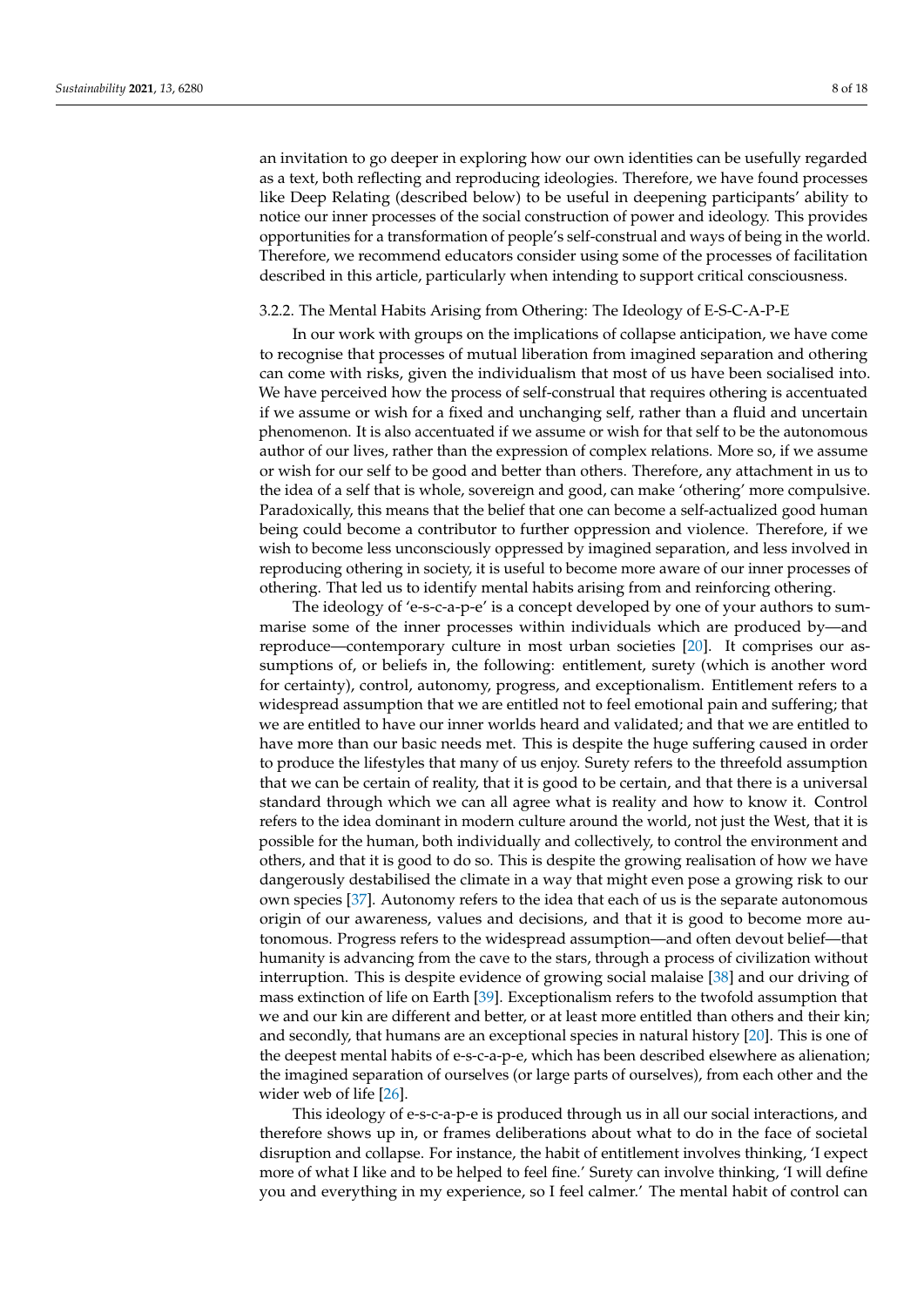involve thinking, 'I will try to impose on you and everything, including myself, so I feel safer.' Autonomy can involve assuming, 'I must be completely separate in my mind and being because otherwise I would not exist.' Progress can involve thinking and feeling, 'the future must contain a legacy from me, or make sense to me now, because if not, when I die, I would die even more.' Exceptionalism can involve thinking that, 'I am annoyed in this world because much about it upsets me and so I believe I'm better and/or needed' [\[20\]](#page-16-19). If unacknowledged, these mental habits will restrict the potential for dialogue about the incredibly difficult and necessarily highly emotional conversations about the precarity of our societies in the face of rapid environmental change. They may restrict the potential for insights on how to reduce harm, or even lead to counterproductive agendas and plans.

The rise of the ideology of e-s-c-a-p-e in the modern era is predicated upon, and further galvanizes, our inner processes of 'othering'. For the mental habit of entitlement, we must consider ourselves differentially worthy of good experiences. For the mental habit of surety (another word for certainty), we must consider the rest of life to exist meaningfully only in ways that we choose as mattering to us. For the mental habit of seeking to control, we must objectify and reduce the subjectivity of that with which we seek to control. For the mental habit of assuming our autonomy, we must reduce the significance of all which influences and creates who we are. For the mental habit of assuming progress, we must consider the world primarily as material to be shaped. For the mental habit of exceptionalism, we must consider ourselves to be better than other people.

# **4. Results from First-Person Inquiries: Principles and Practices for Facilitating Conversations on Societal Disruption and Collapse**

The results of our first-person inquiries as facilitators of Deep Adaptation gatherings, both together and apart, confirmed to us the validity of our hypothesis that facilitating groups can provide opportunities for relating differently—emotionally and vulnerably—to the norms in organisational life, in ways that lead to an unusual quality of dialogue, so that more ideas about oneself and the possible for action are surfaced. It is early days for the topic of Deep Adaptation to climate chaos, and early days for this form of facilitation on this topic. Therefore, we did not try to analyse any impacts on learning outcomes, outputs and ultimate impacts in communities, organisations and societies. Follow on research could explore and analyse participant perceptions on these matters, as well as compare outcomes from processes that use the facilitation methodology, we outline in this paper with outcomes from more traditional approaches to running meetings. What our exploratory first-person inquiry was able to identify were four key themes for effective facilitation of gatherings that engage matters of collapse anticipation. These are co-creating safe enough containment, accepting radical uncertainty, allowing difficult emotions and making time for 'Deep Relating'. In the following section, we will explain each theme, which also involves explaining the modality of 'Deep Relating'.

Each theme resonates significantly with the approach to facilitation advocated some years ago by Wilfred Bion [\[40\]](#page-17-7). He identified how there are widely shared assumptions that groups gather together to avoid conflict and confusion, and to conclude with positive resolution to discussions. He also identified how participants typically make basic assumptions about what a group is thinking, feeling and aiming for, which then determine interactions in limiting ways. Therefore, he proposed that facilitators seek to bring assumptions to the surface and challenge them, which can make group processes seem more challenging rather than pleasant [\[40\]](#page-17-7).

#### *4.1. Co-Creating Safe Enough Containment*

A fundamental element of the process of group facilitation is to provide containment, described by Ringer [\[41\]](#page-17-8) as "group members having the conscious and unconscious sense of being firmly held in the group and its task". Containment, in the context of DA, is creating a space, and conditions, in which people feel *safe enough* to feel and express their most difficult emotions relating to societal disruption and collapse, or to reveal the ways in which the discursive foundations of the micro-violences of othering are internalised and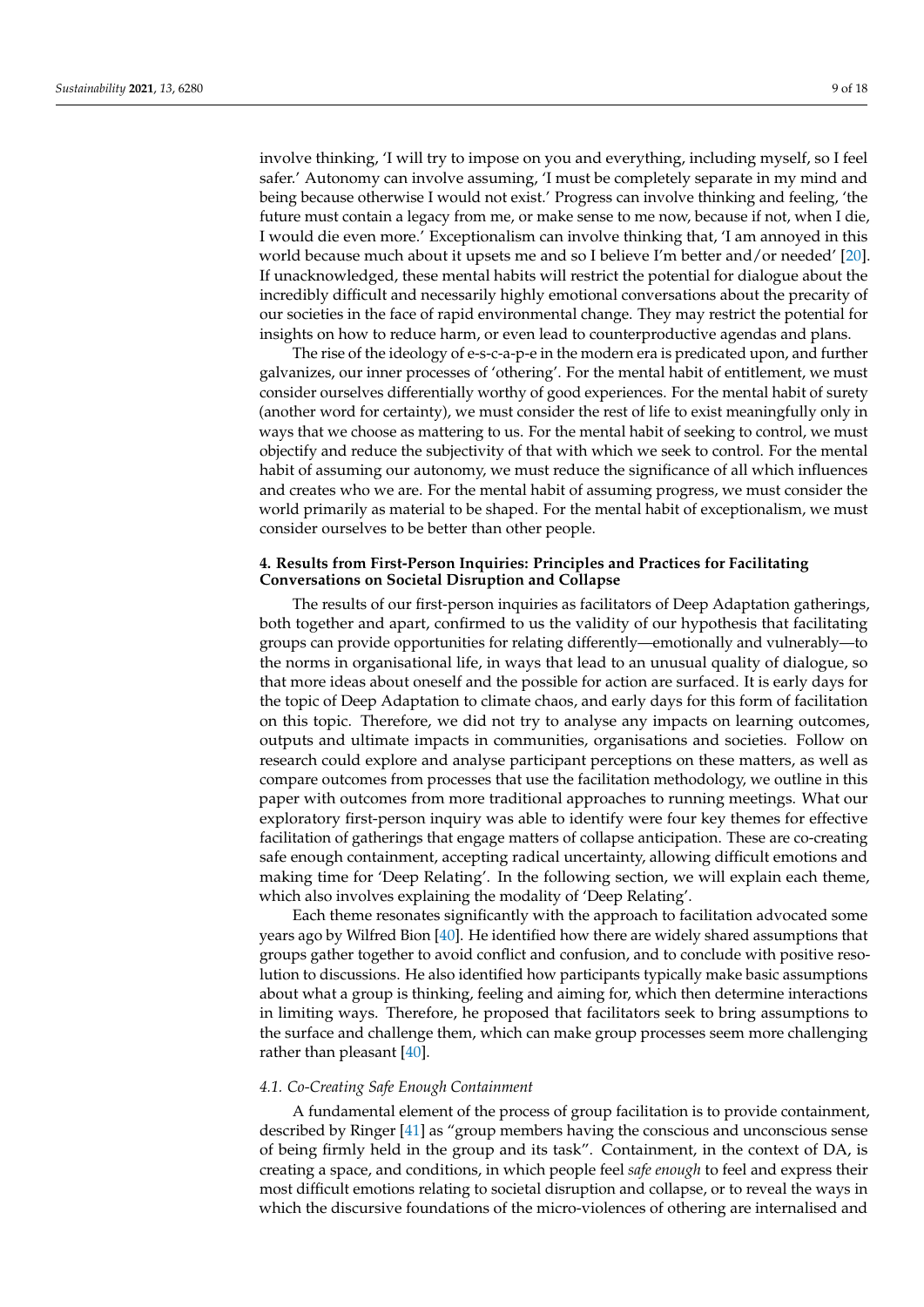unconsciously enacted in our interactions with each other. Containment is a fundamental aspect of facilitation practice, and paramount in facilitation for Deep Adaptation.

Smit [\[42\]](#page-17-9) has proposed two aspects of containment—external ("hard") containment (or the structures that form the context in which the facilitation is taking place), and internal ("soft") containment (or the qualities of presence that the facilitator brings to their role). External containment begins well before the gathering takes place and includes the clarity of the 'call' or invitation (will people experience what they are expecting to experience?), administrative arrangements for participation, and joining instructions. It also includes (in face-to-face gatherings) giving intention to the space, accessibility, comfort, as well as ensuring that physical needs of the participants, and facilitators, are met. Internal containment includes such qualities of the facilitator as a non-judgmental presence, trustworthiness, support, empathy, and consistency, and practices that enable these.

Recognising the insights of Deep Ecology [\[24\]](#page-16-23), we suggest including a nonanthropocentric, non-Western empiricist paradigm in the creating of a sense of containment. For some, this may mean inviting and giving thanks to ancestors (human and non-human) or invoking the feeling of being held by and in service to the earth. For others, it means connecting with a higher power (implicitly or explicitly), connecting with our own teachers, and honouring the presence of collective wisdom rather than individual approaches.

Although containment has typically been understood as how the facilitator creates a 'safe space' for participants, this is problematic for a number of reasons. First, the context of facilitation on societal disruption and collapse is not only inherently unsafe (considering the implications of the loss of security, sustenance, and meaning), while much of humanity's harmful action throughout history has arisen from a felt or perceived need for safety and security. Second, a sense of safety is a subjective experience; for example, what feels like a safe space for a male participant who is white may be experienced as very unsafe by a woman of colour, or anyone else who is a member of a group which has been systematically marginalised by dominant culture. Thirdly, the facilitator is not unaffected by what is being explored, so it is appropriate to positively acknowledge that emotional involvement to themselves and the participants. For these reasons, we recommend that spaces are always co-hosted by two or more people, and that careful and honest attention is given to the relationship between and amongst co-facilitators. In any group situation, our own boundaries as facilitators can begin to collapse; each of us has our own unconscious patterns and beliefs, which, when triggered, mean we may begin to lose a sense of integrity, and consequently our ability to 'hold space' energetically can be compromised. The concept of accompaniment in psychotherapy offers a useful metaphor: the collapse of stories of self, of previous architecture of meaning, requires the possibility of letting go into a liminal space.

Given that the context of Deep Adaptation to societal collapse is a topic that is experienced as inherently unsafe, and that safety is relative and subjectively experienced, the aim of giving attention to containment and boundaries challenges the myth that it is possible to create a safe space. Instead, we give attention to holding a space that is *safe enough,* and inherent in that process is increasing our capabilities for emotional self- and co-regulation. Facilitating for Deep Adaptation is about becoming more resilient, by building our stamina for tolerating difficult emotions, and the sobriety to be able to take considered generative action, rather than turn towards what feels more pleasurable, easy, or comfortable. Creating a safe enough space does not make what happens inside the container more comfortable; it makes it more possible for us to hold ourselves and each other in discomfort [\[43\]](#page-17-10). In that sense, our insight resonates significantly with the tradition of facilitation known as the Tavistock Method [\[40\]](#page-17-7).

# *4.2. Accepting Radical Uncertainty*

These are unprecedented times, challenging people's sense of self, security and agency, with the fear of societal collapse and even human extinction, triggering fear responses [\[44,](#page-17-11)[45\]](#page-17-12). As people from all walks of life, including climatologists and policy makers, feel anxiety, that can encourage habitual responses which will be unhelpful for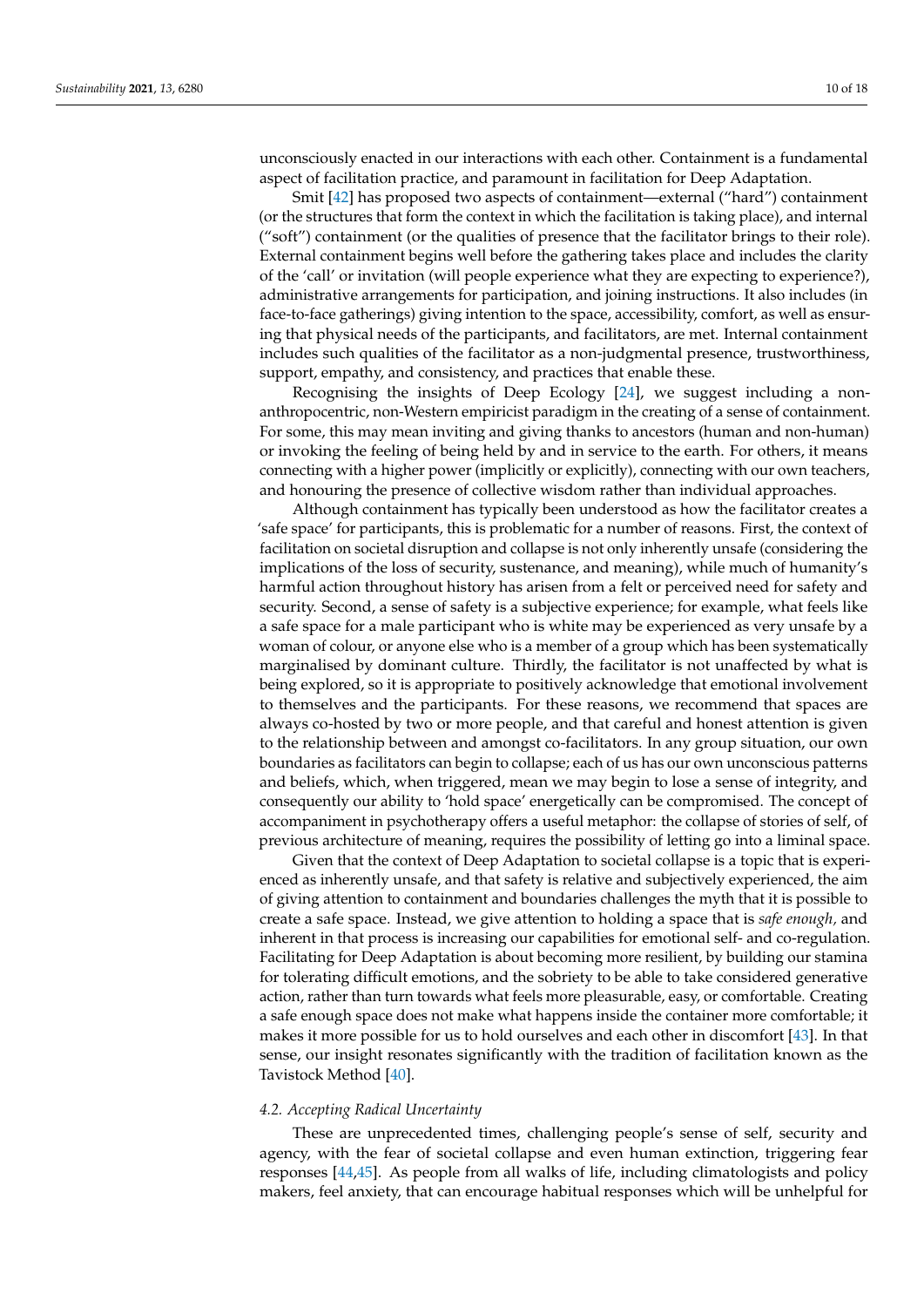wise action. Of particular concern here is an over-emphasis on ever more detailed measurement, along with an aversion to diverse ways of knowing, holistic analysis, and consequent inhibited ability for wise discernment within ambiguity. If we take the exponential increase in human-caused carbon emissions as our indicator, many decades of climate science have not had an impact in reducing the unsustainability of society [\[18\]](#page-16-17). We have become better at measuring and at producing more measurements. Stepping back from the specific researchers and their research, our society's emphasis on measurements can be regarded as a manifestation of contemporary discomfort with living in a state of uncertainty—the emphasis on 'surety' within the ideology of e-s-c-a-p-e. Within the culture of modernity, "man imagines himself free from fear when there is no longer anything unknown" [\[46\]](#page-17-13) (p. 16). Therefore, when perceiving either physical or intellectual vulnerability, the response of the 'overmodern' mind is to reach for further data and analysis, rather than allow difficult emotions while exploring the implications of existing information. Such a response is typical within the currently dominant culture of 'overmodernity', which has extended any benefits of modernity to a degree that has made humanity overshoot natural limits.

An emphasis on a positivist-scientific response to perceived threats is unhelpful when it maligns more diverse forms of insight as well as the state of not-knowing. In the worst manifestations of this ideology, people can condemn more holistic analyses and suppress anything uncertain and threatening. In addition, rather than remain in a state of uncertainty, people may unconsciously choose to adopt simplistic stories of blame and safety, such as political narratives characterised by racism, nationalism and authoritarianism. With its emphasis on the social construction of our ways of knowing the world, critical theory teaches us that certainty is an illusion [\[47\]](#page-17-14). That view echoes many spiritual traditions. Taoism, Buddhism, Hinduism, and indigenous worldviews suggest that human agency is not central; rather, humans are understood as being *in relation* with other forces within a reality we cannot fully comprehend. These sources of wisdom recognise the possibilities for a felt sense of interbeing, humble appreciation of our interdependence, and openness to integrate insights from multiple ways of knowing our world [\[48\]](#page-17-15).

Reducing culturally—produced resistance in all of us to letting go of our previously assumed certainties about the world, knowledge and personal identity is therefore important for facilitating any conversations about the new era of societal disruption and collapse. Enabling people to feel more equanimity with uncertainty and ambiguity, within a context of people perceiving increasing vulnerability and change, is therefore a key aim of holding space for Deep Adaptation.

#### *4.3. Allowing Difficult Emotions*

The affective dimension of experience has been repressed by the overmodern worldview, or relegated to a domestic and feminine sphere, outside of mainstream discourse. The dominant discourse suppresses emotionality of any kind, which means that both aversion to difficult emotions and their suppression are likely to be influencing the way people engage in any dialogue on societal disruption and collapse. Therefore, effective facilitation on such topics can make explicit that whereas there are assumptions that avoiding emotions and staying positive is expected in professional life (and society generally), emotional aversion and suppression is not welcomed in the dialogue. Rather, checking in with one's own emotions and being present and non-judgemental towards both those emotions and the emotions of others is regarded as an important aspect of meaningful dialogue.

In particular, any emotions related to our sense of loss and vulnerability need to be welcomed in dialogues on societal disruption and collapse. As the implications of that predicament are becoming more widely acknowledged, the field of psychology has been exploring the phenomenon of 'eco grief' [\[49\]](#page-17-16). Within that field of expertise, the general agreement is that Western culture is grief-phobic, meaning that unpleasant emotions associated with grieving are problematized and framed as needing to be relieved and overcome. It is typical in overmodern cultures for people to dismiss any discussion of loss, death and grief as 'macabre' and an indication of someone having a problem or being embar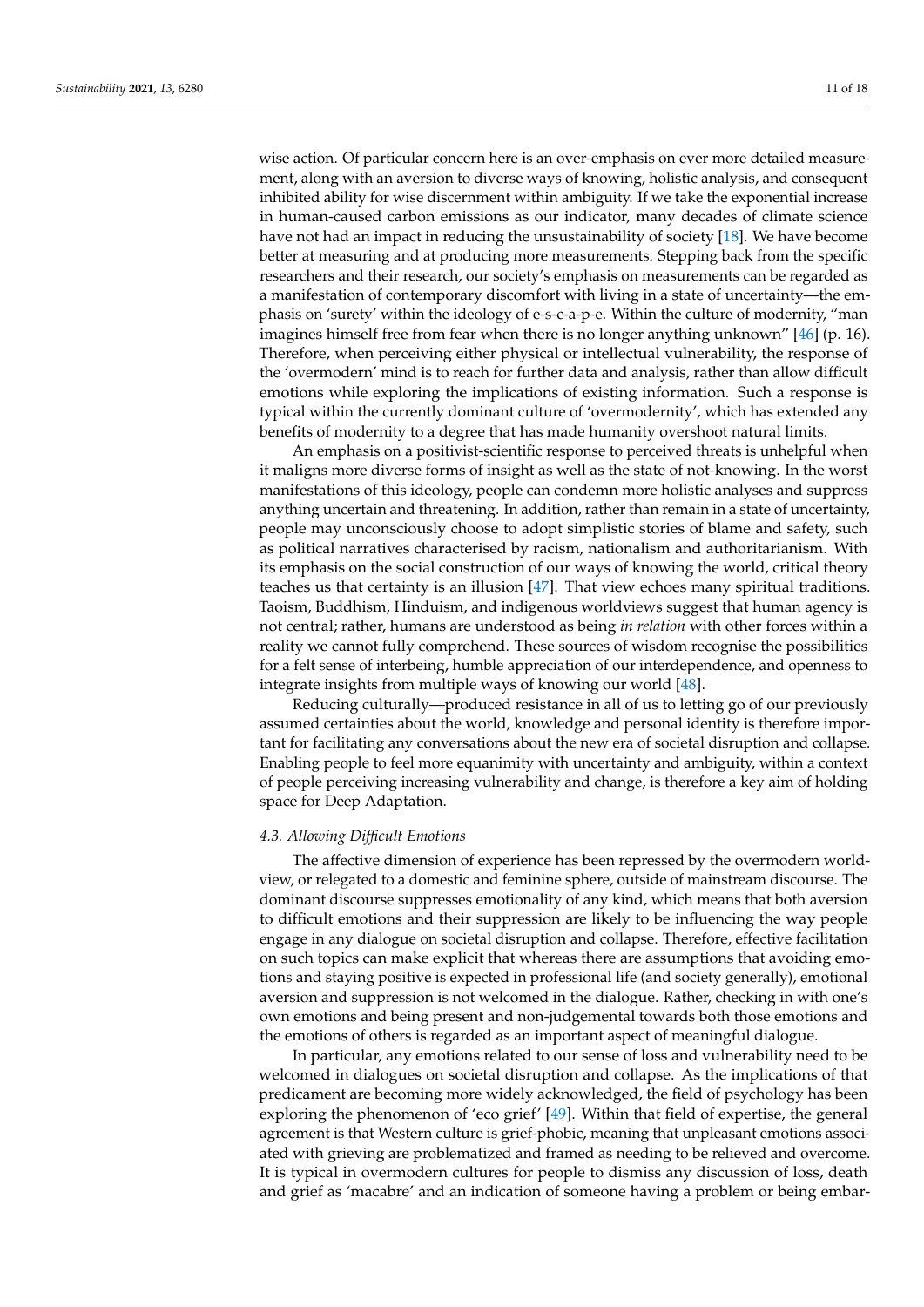rassing. A critical-theoretical perspective on this phenomenon suggests that "the social rules that govern the expression of grief, the role of attachment, social pain, and shame [are] potent forces that promote compliance with social rules" [\[50\]](#page-17-17) (p. 241). Suppression of different aspects of grief can result in becoming stuck in denial [\[51\]](#page-17-18). Collective acceptance of our predicament, by becoming enabled to move through all of the difficult emotional experiences, is one way of finding loving equanimity in collapse [\[49\]](#page-17-16).

To write about the emotion of grief by discussing expert analysis risks repeating the deadening patterns we have criticised so far in this article. So we will take a moment to share with you in a different way. We know that grief decimates and destroys us. In the depth of the grieving process, we lose connection with our sense of self, and everything that previously seemed certain about the world, the familiar landmarks of our person, our relationships, and our social context. It feels unbearable. Additionally, in fact, the self that encounters it cannot bear it, because that self is not big enough to comprehend it. The boundaries of our self are broken down and expanded in order to become big enough (or have an increased capacity for) integrating the experience of loss. A new self emerges, one that is created during the journey of integrating the incomprehensible—and that which seemed unbearable.

The predicament of societal disruption and collapse is one that involves suffering, loss and death of many kinds: thousands of species going extinct, whole ecosystems being destroyed, millions of people starving and being displaced, and the threatened future of our younger relatives [\[1\]](#page-16-0). Furthermore, there is the additional sense of loss as the society and culture we had assumed would continue and that we could contribute to now appears finite. Therefore, allowing for the emotions arising in response to full recognition of this multi-dimensional dying is important in any dialogues on what to do about the predicament.

#### *4.4. Making Time for Deep Relating*

As facilitators of gatherings on societal disruption and collapse, we have found that it is helpful to make time for a special phase of interaction, which invites people into different ways of relating, where emotions are not suppressed. The aim is to practice a way of relating which explicitly seeks to avoid the overmodern patterns of othering and e-s-c-a-p-e that we described above. We use the term "Deep Relating" to describe this modality, which we will now summarise.

Deep Relating is a relational meditation practice, or an approach to being in relationship with another person, or group of people, in a way that is grounded in a deep and detailed awareness of present moment experience. Participants are invited to speak from—and of only—what is arising in the 'here and now', which can include physical sensations (including what is seen and heard), emotions, and thoughts. Then, trying to articulate what is experienced as clearly as possible with the intention of inviting the other into your world for deeper connection. People are invited to notice when the impulse to 'tell stories' arises, that is, to explain, justify, or evaluate experience by referencing past or future, or prior assumptions or frameworks of meaning. In this respect, it has some association with 'experiential' compared with 'narrative' modes of being as described in research into the impacts of meditation [\[52\]](#page-17-19). The focus becomes increasingly towards the minutiae—our impulses and judgements that may have previously passed under the radar of awareness.

We have developed this practice through the adaptation of some existing modalities (that we discuss below). The way we present the practice to participants is with a set of six principles that guide emergent dialogue:

- **Committing to connection**—with ourselves, each other, all that arises in the present moment, and the wider fields of existence, including what is described as the natural world and the metaphysical.
- **Staying with sensations**—noticing the sensations and emotions as they arise in the body in the present moment and allowing them to be expressed and acknowledged.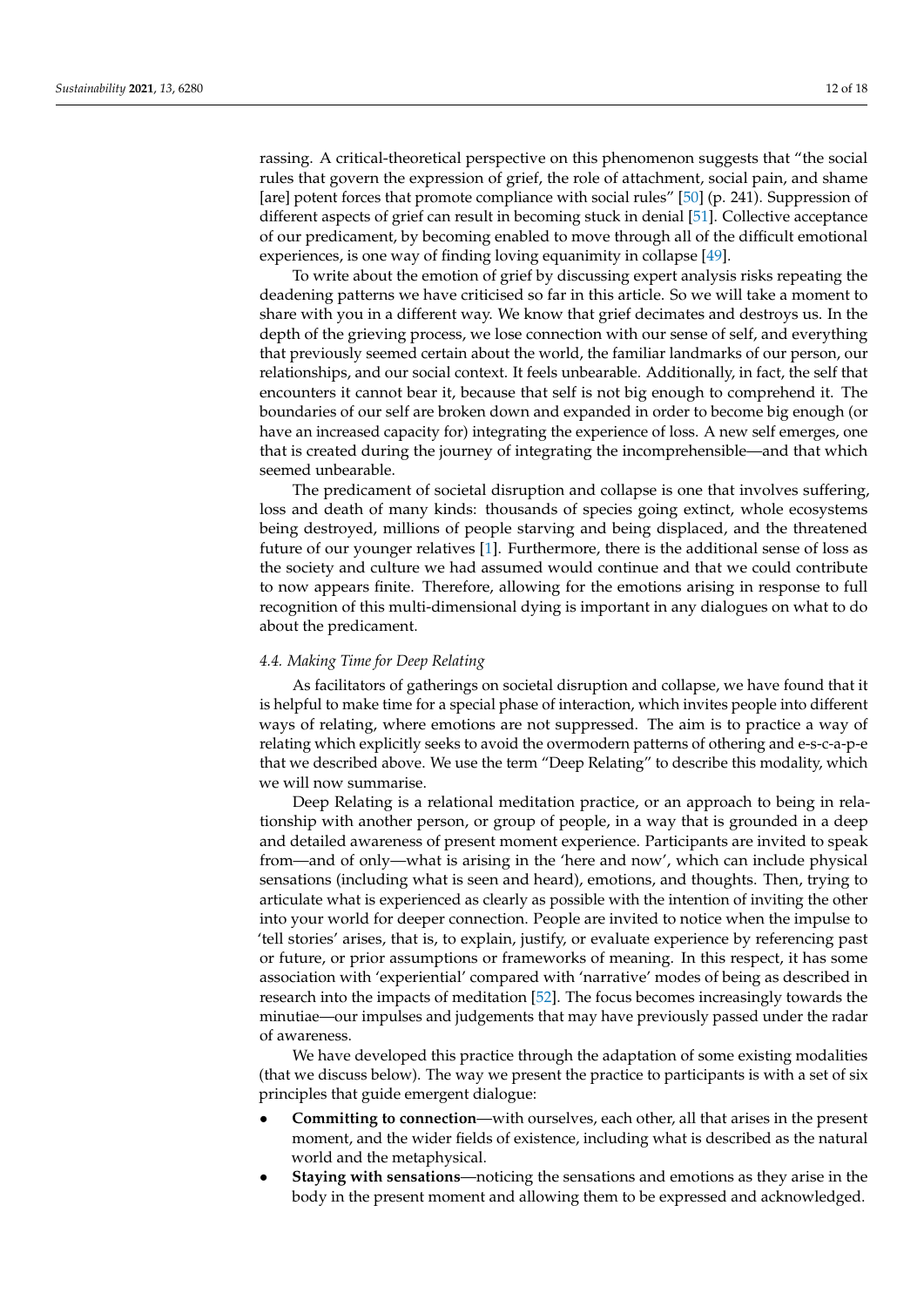- **Welcoming anything**—we trust that whatever emotions and sensations are arising through our interactions are here to enable us and the group to shift into greater awareness.
- **Owning our experience**—by recognising that although our emotions and thoughts about others and situations might relate to the outer reality, we cannot know that, and instead we witness this inner process for information on ourselves, especially when feeling triggered by others.
- **Being with the other in their world**—while others are sharing, we explore what it might be like to be this person, and we ask questions that allow us to understand their present experience better, rather than seeking to influence them or express our own stories of reality.
- **Noticing expectations**—by recognising that culturally-shaped expectations influence our experience of self, others, the gathering, and the topics being addressed, we can become more conscious of moments of how culture influences sour relating.

This practice is similar to, and has evolved from, other modalities known as Authentic Relating [\(https://authenticrelating.co/,](https://authenticrelating.co/) accessed on 4 March 2021), Circling [\(https://www.](https://www.circlingeurope.com) [circlingeurope.com,](https://www.circlingeurope.com) accessed on 4 March 2021), and 'Focusing' in psychotherapy [\[53\]](#page-17-20), and also the modern Buddhist practice of Insight Dialogue [\[54\]](#page-17-21). It is also influenced by Bohmian dialogue, so it is not goal oriented, but invites " . . . a stream of meaning flowing among and through us and between us . . . [which makes] possible a flow of meaning in the whole group, out of which will emerge some new understanding . . . this shared meaning is the 'glue' or 'cement' that holds people and societies together" [\[55\]](#page-17-22).

The practice invites us to slow down, so we can become continually attentive and curious about our inner world, in a similar way to what occurs within individuals during insight meditation (vipassana). That helps reveal to us our habitual entanglements of either perception or sensations, with our emotions and thoughts. Once these different phenomena and their entanglements are noticed, we can choose to act less habitually. Within a culture preoccupied by urgency and busy-ness, this slowing down in order to notice and acknowledge the ways in which we make sense of experience according to prior assumptions, can reveal—sometimes painfully—how we recreate and reinforce cultural bias and discrimination in micro-moments of relating. Put simply, not to allow time and space for acknowledging the micro-violences that happen unconsciously in our relating is how systemic inequalities are transferred between the personal and the cultural, and vice versa.

Given the way that our environmental predicament is being perpetuated within an overmodern culture, helping each other to look at the assumptions, framings and narratives of that dominant culture means that we have a better chance of not unconsciously acting from them in ways that cause further harm. In particular, we have witnessed how the mental habits of the ideology of e-s-c-a-p-e occur when people seek to shift really difficult emotions as they consider the likelihood of early and widespread suffering. For instance, many people initially express ideas that they think will give their own children a better chance of safety, even if those ideas might harm the lives of others. If they reflect on the emotions involved, express them in a process of disentangling the emotions from the thoughts about what they might imply, that might reduce the likelihood of their instincts being manipulated by people and institutions in ways that create further harm.

One of the ways in which Deep Relating is distinct from other similar practices is that 'collapse awareness' is explicitly present in the space and named by facilitators. If the facilitator seems at all blasé or numb about the issue of societal disruption or collapse, then this can convey an unhelpful tone. Instead, it is important to remove any barriers to participants' full expression around this topic. That does not mean this topic will arise during a period of Deep Relating, but the extended notion of "committing to connection" means we begin by explicitly recognising the interconnected context within which we meet. To foreground the situation of humanity and planet Earth, a facilitator can offer an introductory reading that might reconnect people emotionally with the unfolding situation. That could be a news item, piece of prose or poetry.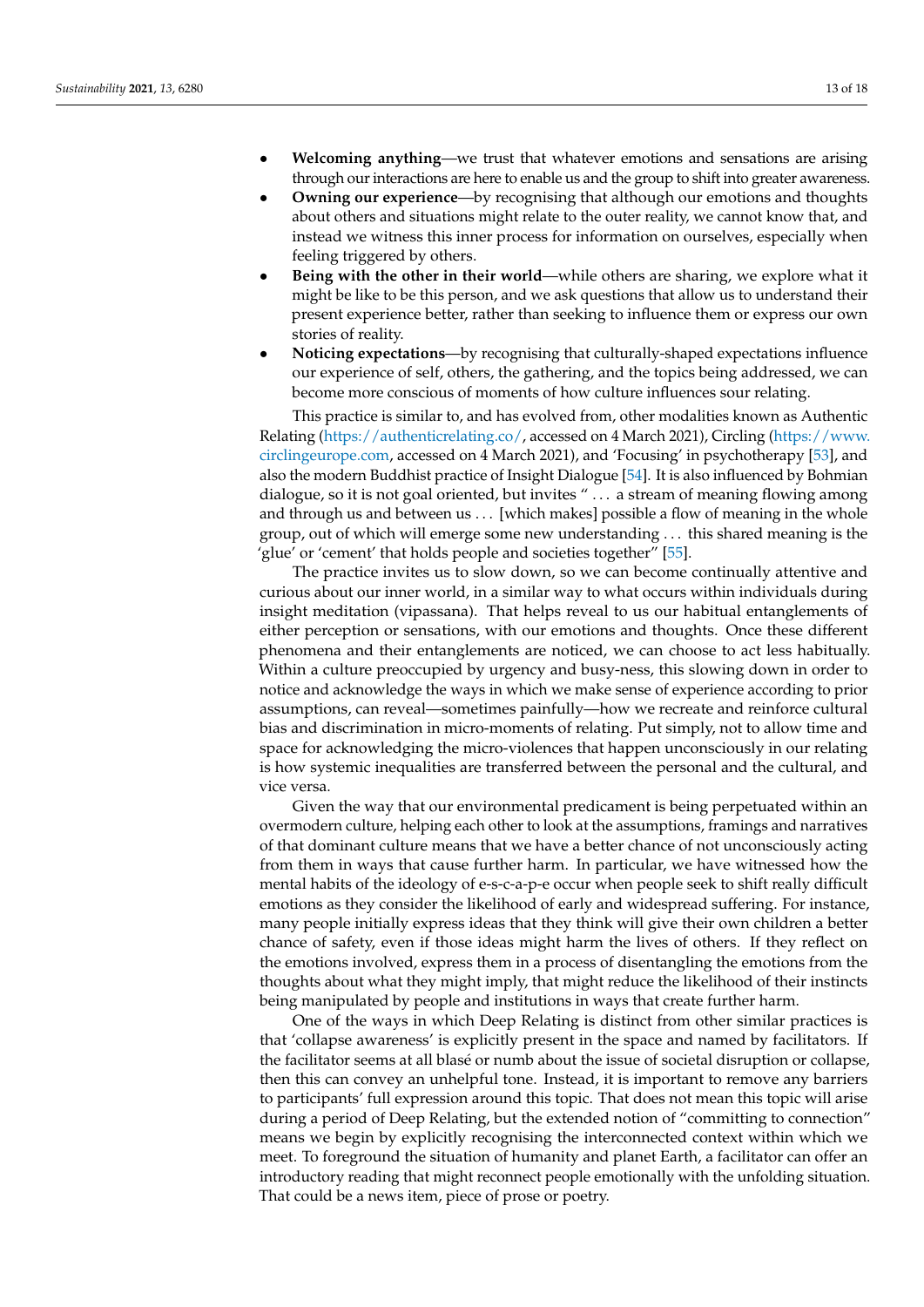Another way that Deep Relating is different from similar practices is the invitation into criticality—a critically conscious engagement with the stories we participate in that co-create the destructive overmodern era we live in today. On the one hand, the practice invites the surfacing of unconscious patterns within dominant discourse. These are the mental habits that can result in othering and e-s-c-a-p-e, and so Deep Relating is useful for seeking to avoid making matters worse as we explore responses to unfolding disruption. There is an emphasis on somatic and affective dimensions being as important as the cognitive or narrative; dialogue is emergent and not outcome-oriented; and that (ostensibly at least) anything is welcomed rather than there being rule-governed modes of participation. However, the presence of these ingredients is not sufficient to invite criticality. We have witnessed similar modalities which are framed as a way of revealing one's 'true' or 'authentic' self, a narrative which can amplify, rather than lessen, a sense of exceptionalism and entitlement, typical of what Foucault called the "Californian cult of the self" [\[56\]](#page-17-23) (p. 362). That can be particularly attractive for some people whose anticipation of personal mortality and a loss of past identity in the face of collapse leads them to choose narratives, experiences and communities that offer to support them in the least complicated (or most enjoyable) manner. If a 'spiritual bypass' response to lessening one's conformity with society drives people's response, then there may even be a suppression of attention to questions of complicity and solidarity. Not only would that reduce opportunities for them to learn, engage and reduce contributions to unnecessary harm, it is an exclusionary narrative that might therefore align with the tendencies towards repressive politics that are occurring in many countries. Therefore, a key difference with the way some facilitators use similar modalities is that Deep Relating (see Figure [2\)](#page-13-0) is not aiming towards the transformation of to them does not influence the quality of discussion and any future decision making.

<span id="page-13-0"></span>

Figure 2. Six Principles of Deep Relating: Facilitators can use these principles to help release participants from restrictive modes of interaction and dialogue. **Figure 2. Six Principles of Deep Relating**: Facilitators can use these principles to help release participants from restrictive modes of interaction and dialogue.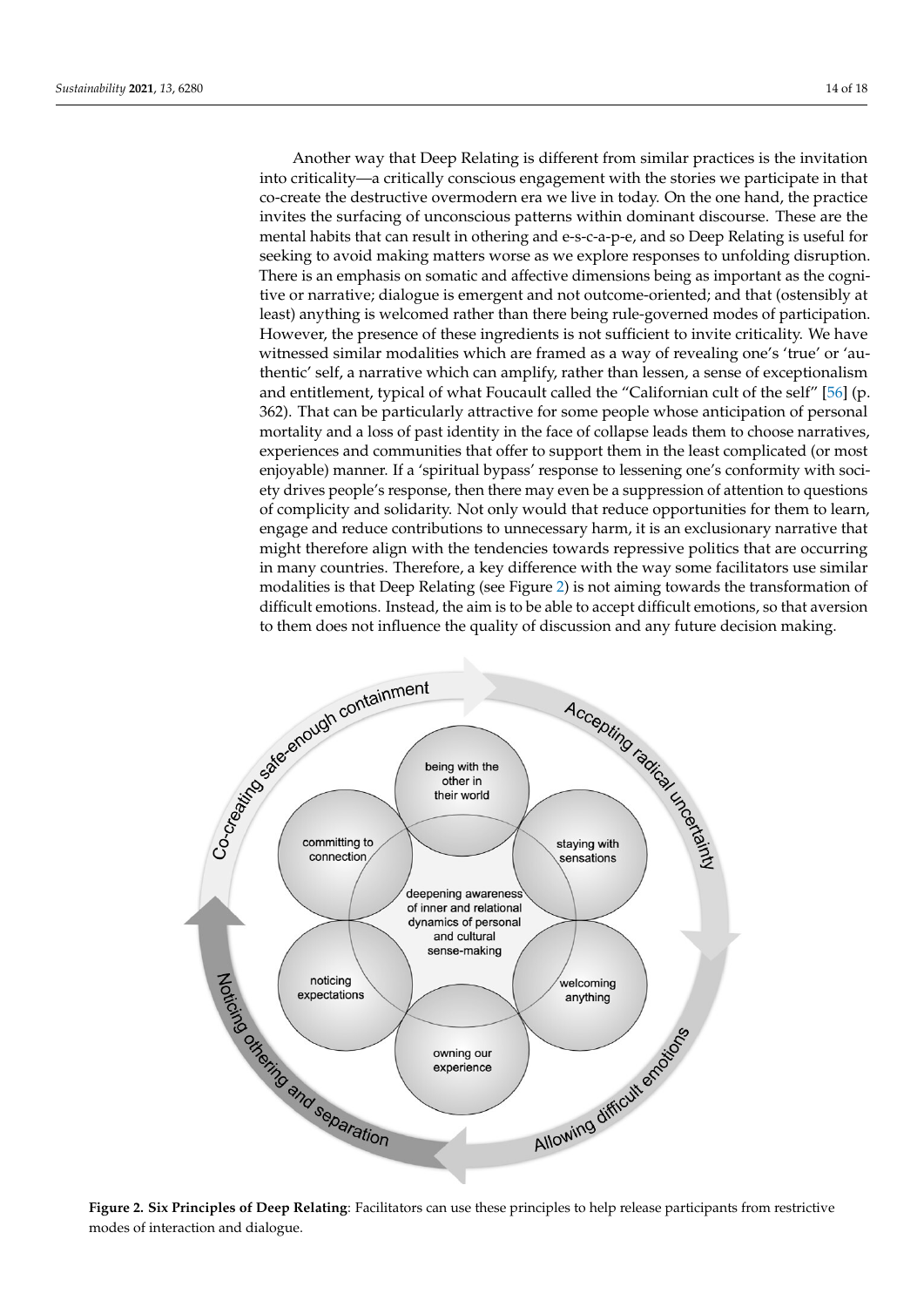In the past, we have witnessed hosts of similar processes embodying, enabling and legitimising subtle enactments of currently dominant discourse. Therefore, if facilitators are not holding space with some of the 'critical consciousness' we describe in this article, there is a risk of allowing or inadvertently reinforcing dominant narratives—about power, domination, entitlement, and progress—which will hinder deep engagement with the situation of societal disruption and collapse. To help avoid this situation, Deep Relating processes can offer a sixth principle, which is an invitation for participants to be curious about the deeper cultural stories that might exist within themselves and the group. The principle of 'noticing expectations' invites participants to witness the assumptions, frames and narratives that might be widely accepted, assumed or absent within a particular gathering. To invite attention to this principle, useful questions from either a facilitator or participant include.

- "Might you/I have some expectations about someone/something and, if so, where might these come from?"
- "What assumptions might you/I be making here?"
- "What else must be true for you/me to think or feel what you/I am experiencing right now?"

#### *4.5. Benefits of These Principles and Practices*

Within the group processes themselves, we saw initial evidence that the facilitation process and principles outlined in this paper helped to undo some of the deeply rooted patterns of thinking and relating that we identified as causal of our predicament. These patterns we summarised earlier as various forms of 'othering.' Whether othering humans and nature, or aspects of ourselves, this has given rise to cultural norms that have been labelled as patriarchy, anthropocentrism, and colonialism. Such 'othering' also provided the foundation for the ideology of e-s-c-a-p-e which pervades modernity. None of us can discover how to think and act in ways different to the existing culturally determined patterns unless we first begin to notice those patterns. The facilitated processes brought attention to such patterns by enabling participants to observe the processes of othering that were occurring within themselves, in the form of judgements about other people, or their own ideas and emotions that they were experiencing as unwelcome. We experienced this greater awareness of othering-in-the-moment ourselves, and many other participants reported it to us. Although the systems we critique in this paper are supported and reproduced by all manner of resources, rules, laws, and institutions, bringing attention to the reproduction of such systems within ourselves is a contribution to their dismantling. It would be an interesting inquiry in future to explore how such shifts might also affect pro-environmental behaviours, such as reducing carbon emissions, whether as individuals, professionals, or politically active citizens.

How might the loosening of these patterns through the facilitation processes outlined in this paper help people respond positively to increasing societal disruptions due to environmental change? To answer that, more research on the implications for people's lives outside of the facilitated processes will be necessary, as well as the implications of any decisions made in meetings that included some elements of this Deep Adaptation facilitation. Our hypothesis is that it will reduce the amplification of unhelpful responses to future changes enforced on us from societal disruptions. That is because one aspect of such disruption is the interruption of our assumed worldviews and belief systems. if we feel confused, afraid and isolated, we are more likely to adopt narratives that appear to offer to reduce stress or shift the emotions of sadness and fear into other ones such as anger and blame. To bring more attention to that inner process, and thus be more curious and engaged with a worrying and constantly evolving situation, we will all benefit from support for expressing and processing our emotions prior to any decisions or actions.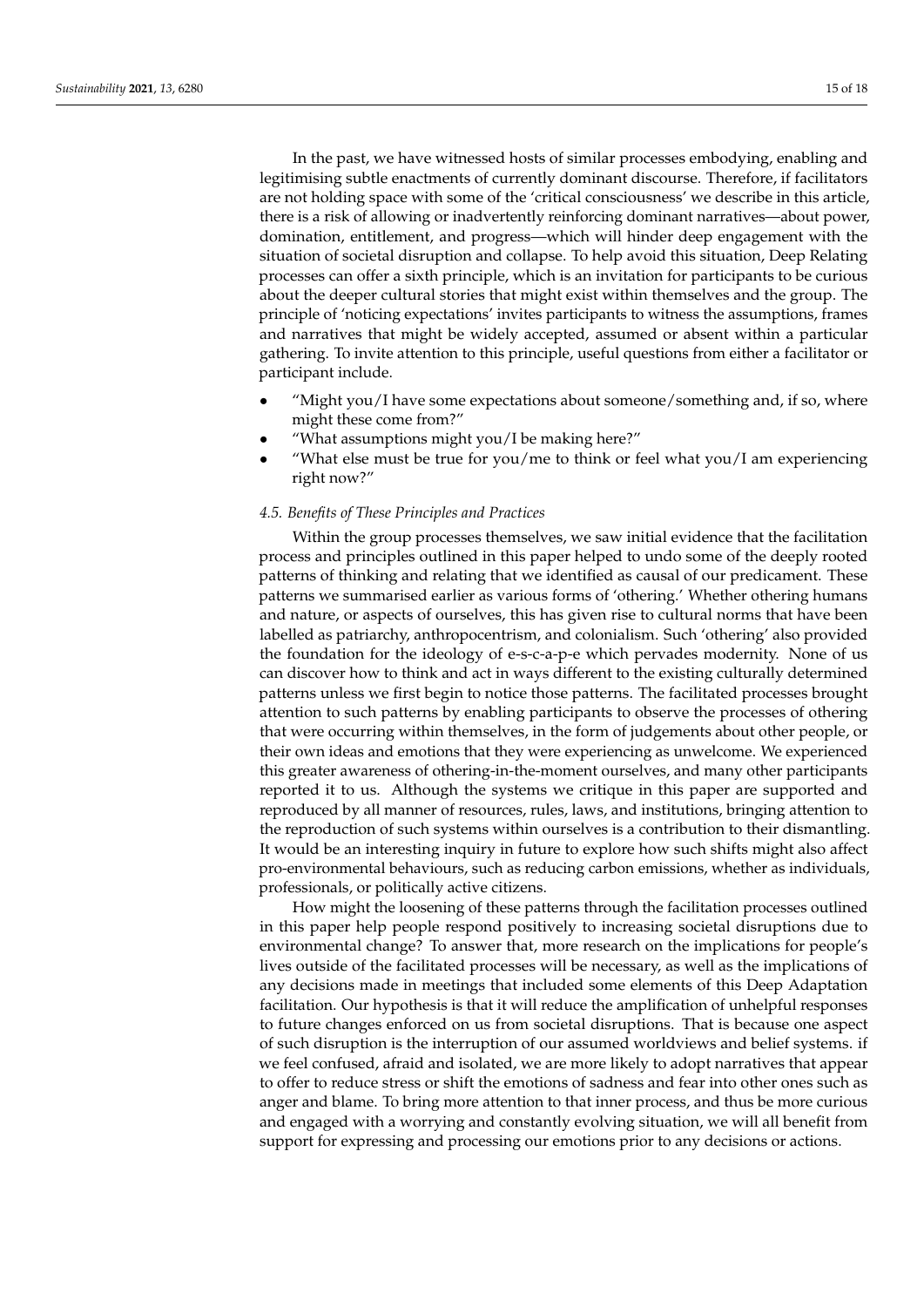# **5. Conclusions**

Given the uncertainty of the future after the 'end of progress', the vision that many people share in the Deep Adaptation field is a vision of being rather than a vision of doing. Whatever we end up doing to try to reduce harm, the ways we show up can be different to the ways of relating that have produced the predicament we are in. For some people, this represents a kind of hope, and yet for others it could be better described as a form of 'hope-free-ness,' where people relinquish attachment to outcomes, and instead experience joy in discovering new ways of being. In particular, those ways of being involve attention to how we are—individually and together—cultivating a state of presence, connection, and equanimity, from which engaged action may arise. That may support us all in reconnecting with our sense of interbeing and active solidarity with all life. To support that aim, a trained and experienced facilitator can be really helpful. Our research supports the extensive research on the importance of the deliberate facilitation of meetings in order to improve the quality of dialogue [\[8\]](#page-16-7) Although the facilitated gatherings that informed this research involved people from many countries, further research is needed to explore how these approaches and benefits might be culturally specific and therefore of limited value. Research could also explore the wider application of these methods in different institutional settings. Although the ethos and approaches of facilitation for Deep Adaptation have hitherto been in service of people from the general public who anticipate societal collapse, in future it may have wider applicability. First, it could be a useful way of helping climate scientists and other experts who influence the narrative around the possibility or likelihood of collapse to allow and process their difficult emotions, so any aversions may less influence either the scientific process, the analysis of implications or the approach to communication. A second area relates to the experience of disruption and its aftermath. We do not have knowledge or experience of working with communities that have experienced serious disruption due to climate change (unless one accepts the analysis of environmental causes of increased occurrence of zoonotic disease). However, we are curious about whether this approach to facilitation may be of use in such contexts in future. We encourage experimentation and learning on that, given how disruptions of many kinds will inevitably increase. This is also important for how people who anticipate disruption can better learn about and from people and communities who have already experienced, or are experiencing, collapse as a direct result of what we have described in this article as the condition of 'overmodernity'. Third, we recommend these approaches to facilitation are considered within the professions that are typically involved in emergency readiness and response. It is probable that many members of the general public and government leaders will look to the armed services and the emergency services for guidance on how to prepare and respond in situations of societal disruption. It is also likely that in such situations, executives in organizations will look towards the people specializing in risk management and business continuity to provide strategic and operational direction. The risk we perceive is if emergency response and risk management is based on, and so subtly replicates, unhelpful or harmful mental models of othering and separation. We are not aware of the extent to which such professional sectors already have processes for enabling people to relate more consciously, particularly in groups, but hope this article may resonate with pioneers in those sectors. Further research will be helpful to analyse the impacts of Deep Adaptation facilitation on the outputs from—and outcomes for—different kinds of groups and contexts, in order for institutional support to be found for the mainstreaming of the approach.

**Author Contributions:** Each author contributed to every aspect of this research. Most primary data in the form of autoethnographic notes were collected by K.C. as part of a Masters dissertation. Research via first-person inquiry and reflective practice was undertaken by both authors. Both authors have read and agreed to the published version of the manuscript.

**Funding:** This research received no external funding.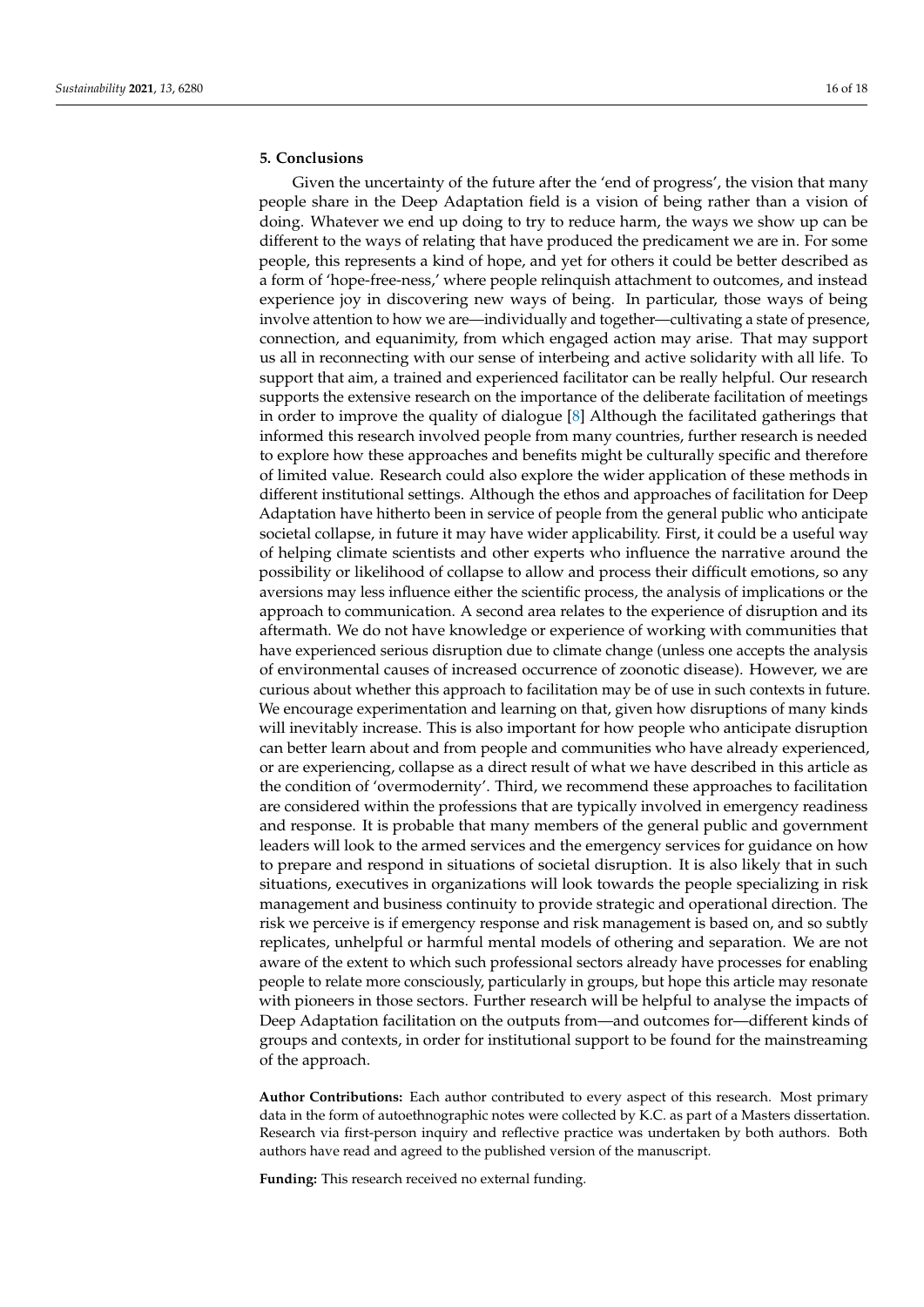**Institutional Review Board Statement:** Not applicable, as the research was 'first-person inquiry' (autoethnographic) where the only people researched were the authors themselves. Therefore, ethics approval was given by the Programme Leader and Research Supervisor for the relevant dissertation research, and not required to go to committee.

**Informed Consent Statement:** As the research was a 'first-person inquiry' by each author, no permissions were required from the participants in the many processes from which their insights were drawn.

**Data Availability Statement:** Most of the original data is personal notes during first-person inquiry and is not made available.

**Conflicts of Interest:** The authors declare no conflict of interest.

#### **References**

- <span id="page-16-0"></span>1. Servigne, P.; Stevens, R. *How Everything Can Collapse*; Polity Press: Cambridge, UK, 2020.
- <span id="page-16-1"></span>2. Bondy, K.; de Groot, J.; Charles, A.; Patterson, E.E. System-Wide Disruption of Organisations for Sustainability. Call for Papers for a Special Issue of Sustainability. Available online: [https://www.mdpi.com/journal/sustainability/special\\_issues/Disruption\\_](https://www.mdpi.com/journal/sustainability/special_issues/Disruption_Organisations_Sustainability) [Organisations\\_Sustainability](https://www.mdpi.com/journal/sustainability/special_issues/Disruption_Organisations_Sustainability) (accessed on 12 January 2020).
- <span id="page-16-2"></span>3. Foster, J. *Post-Sustainability: Tragedy and Transformation*; Routledge: London, UK, 2019.
- <span id="page-16-3"></span>4. Heazle, M. *Uncertainty in Policy Making. Values and Evidence in Complex Decision*; Earthscan: London, UK, 2010.
- <span id="page-16-4"></span>5. Andreotti, V. Global Citizenship Education Otherwise: Pedagogical and Theoretical Insights. In *Decolonizing Global Citizenship Education*; Abdi, A., Shultz, L., Pillay, T., Eds.; Brill: Boston, MA, USA, 2015.
- <span id="page-16-5"></span>6. Visser, M. Learning and unlearning: A conceptual note. *Learn. Organ.* **2017**, *24*, 49–57. [\[CrossRef\]](http://doi.org/10.1108/TLO-10-2016-0070)
- <span id="page-16-6"></span>7. Heron, J. *The Complete Facilitator's Handbook*; Kogan Page: London, UK, 1999.
- <span id="page-16-7"></span>8. Fritz, J.M. The Art of Facilitation. In *Clinical Sociology: Research and Practice*; Fritz, J.M., Ed.; Springer: Cham, Switzerland, 2021.
- <span id="page-16-8"></span>9. Bendell, J.; Read, R. *Deep Adaptation: Navigating the Realities of Climate Chaos*; Polity Press: Cambridge, UK, 2021.
- <span id="page-16-9"></span>10. Schön, D. *The Reflective Practitioner*; Basic Books: New York, NY, USA, 1983.
- <span id="page-16-10"></span>11. Reason, P.; Bradbury, H. Introduction: Inquiry & Participation in Search of a World Worthy of Human Aspiration. In *Handbook of Action Research: Participative Inquiry and Practice*, 1st ed.; Reason, P., Bradbury, H., Eds.; Sage: London, UK, 2001.
- <span id="page-16-11"></span>12. Carr, K. Conscious Relating for Deep Adaptation: Facilitation in the Face of Societal Collapse due to Climate Change. Master's Thesis, University of Cumbria, Cumbria, UK, 2019.
- <span id="page-16-12"></span>13. Whitehead, J. Educative relations in a new era. *Pedagog. Cult. Soc.* **1999**, *7*, 73–90. [\[CrossRef\]](http://doi.org/10.1080/14681369900200051)
- <span id="page-16-13"></span>14. Hughes, S.A.; Pennington, J.L. *Autoethnography: Process, Product, and Possibility for Critical Social Research*; SAGE Publications: Thousand Oaks, CA, USA, 2017.
- <span id="page-16-14"></span>15. Ellis, C.; Bochner, A.P. Autoethnography, Personal Narrative, Reflexivity. In *Handbook of Qualitative Research*, 2nd ed.; Norman, K., Denzin, S., Lincoln, Y.S., Eds.; Sage: Thousand Oaks, CA, USA, 2000; pp. 733–768.
- <span id="page-16-15"></span>16. Hall, M.A.; Stanley, L.; Wise, S. Breaking out Again: Feminist Ontology and Epistemology. *Can. J. Sociol. Cah. Can. Sociol.* **1994**, *19*, 403–405. [\[CrossRef\]](http://doi.org/10.2307/3340731)
- <span id="page-16-16"></span>17. Rabkin, Y.; Minakov, M. *Demodernization: A Future in the Past*; Ibidem Press: New York, NY, USA, 2018.
- <span id="page-16-17"></span>18. Bendell, J. Deep Adaptation: A Map for Navigating Climate Tragedy. IFLAS Occasional Paper 2. 2018. Available online: <http://www.lifeworth.com/deepadaptation.pdf> (accessed on 4 May 2021).
- <span id="page-16-18"></span>19. Klein, R.J.T. et al. ADD Adaptation Opportunities, Constraints, and Limits. In *Climate Change 2014: Impacts, Adaptation and Vulnerability: Part A: Global and Sectoral Aspects*, 1st ed.; Field, C.B., Ed.; Cambridge University Press: New York, NY, USA, 2015.
- <span id="page-16-19"></span>20. Bendell, J. Deeper Implications of Societal Collapse: Coliberation from the Ideology of E-s-c-a-p-e. In *Deep Adaptation: Navigating the Realities of Climate Chaos*; Bendell, J., Read, R., Eds.; Polity Press: Cambridge, UK, 2021.
- <span id="page-16-20"></span>21. Moyar, D.; Quante, M. *Hegel's Phenomenology of Spirit: A Critical Guide*; Cambridge University Press: Cambridge, UK, 2008.
- <span id="page-16-21"></span>22. Vlados, C. Notes on the main analytical insufficiencies of the Marxist theoretical tradition for the comprehension of the contemporary global economy. *J. Econ. Soc. Thought* **2019**, *6*, 132–155.
- <span id="page-16-22"></span>23. Murray, E. *Disrupting Pathways to Genocide*; Palgrave Macmillan: Basingstoke, UK, 2015.
- <span id="page-16-23"></span>24. Naess, A. Spinoza and ecology. *Philosophia.* **1977**, *7*, 45–54. [\[CrossRef\]](http://doi.org/10.1007/BF02379991)
- <span id="page-16-24"></span>25. Berry, T. *The Great Story: Our Way into the Future*; Broadway Books: Portland, OR, USA, 2000.
- <span id="page-16-25"></span>26. Starhawk. Power, Authority and Mystery: Ecofeminism and Earth-Based Spirituality. In *Reweaving the World: The Emergence of Ecofeminism*; Diamon, I., Orenstein, G., Eds.; Sierra Club Book: San Francisco, CA, USA, 1990; pp. 73–86.
- <span id="page-16-26"></span>27. de Beauvoir, S. *The Second Sex*; Vintage Books: London, UK, 2011.
- <span id="page-16-27"></span>28. Nussbaum, M.C. Objectification. *Philos. Public Aff.* **1995**, *24*, 249–291. [\[CrossRef\]](http://doi.org/10.1111/j.1088-4963.1995.tb00032.x)
- <span id="page-16-28"></span>29. Frosh, S. Rethinking psychoanalysis in the psychosocial. *Psychoanal. Cult. Soc.* **2018**, *23*, 5–14. [\[CrossRef\]](http://doi.org/10.1057/s41282-018-0072-5)
- <span id="page-16-29"></span>30. Hattam, R. *Awakening-Struggle: Towards a Buddhist Critical Social Theory*; PostPressed: Flaxton, QLD, Australia, 2004.
- <span id="page-16-30"></span>31. Sim, S.; van Loon, B. *Introducing Critical Theory*; Icon Books: London, UK, 2014.
- <span id="page-16-31"></span>32. Fairclough, N. *Language and Power*; Longman: Harlow, UK, 2013.